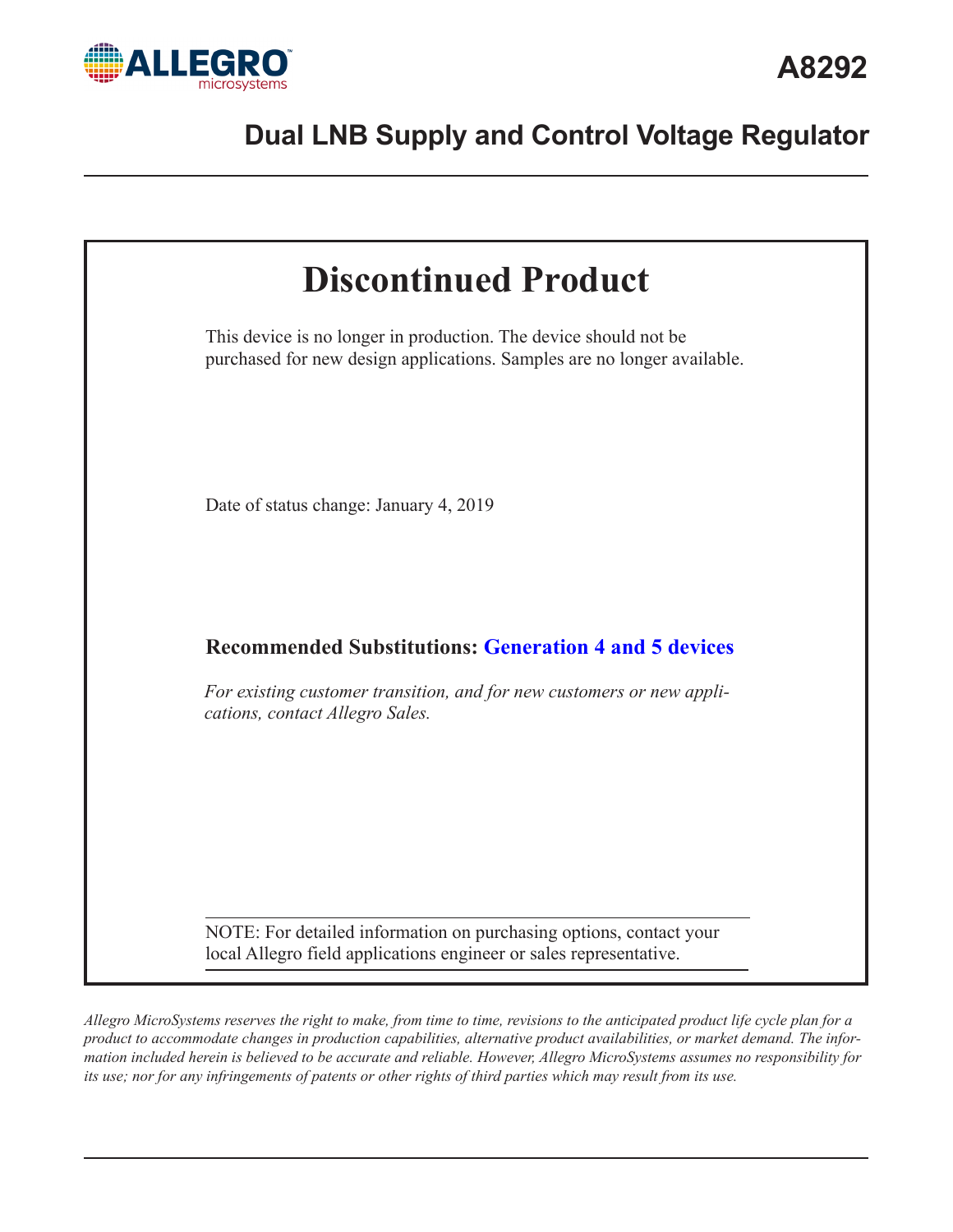

# **Features and Benefits**

- 2-wire serial I<sup>2</sup>C<sup>™</sup> -compatible interface: control (write) and status (read)
- ▪ LNB voltages (16 programmable levels) compatible with all common standards
- Tracking switch-mode power converter for lowest dissipation
- **•** Integrated converter switches and current sensing
- Provides up to 500 mA per channel and 750 mA total
- Static current limit circuit allows full current at startup and 13→18V output transition; reliably starts wide load range
- Push-pull output stage minimizes  $13\rightarrow 18$ V and  $18\rightarrow 13$ V output transition times for highly capacitive loads
- Adjustable rise/fall time via external timing capacitor
- **•** Built-in tone oscillator, factory-trimmed to 22 kHz facilitates DiSEqC™ tone encoding, even at no-load
- Four methods of 22 kHz tone generation, via  $I^2C^{TM}$  data bits and/or external pin
- 22 kHz tone detector facilitates  $\text{DiSEqC}^{TM}$  2.0 decoding
- Auxiliary modulation input
- LNB overcurrent with timer
- Diagnostics for output voltage level, input supply UVLO, and DiSEqC™ tone output
- Cable disconnect diagnostic

# **Package:**

28 pin 5 mm  $\times$  5 mm MLP/QFN (suffix ET)



# **Description**

Intended for analog and digital satellite receivers, this dual low-noise block converter regulator (LNBR) is a monolithic linear and switching voltage regulator, specifically designed to provide the power and the interface signals to two LNB down converters via coaxial cables. The A8292 requires few external components, with the boost switches and compensation circuitry integrated inside of the device. A high switching frequency is chosen to minimize the size of the passive filtering components, further assisting in cost reduction. The high level of component integration ensures extremely low noise and ripple figures.

The A8292 has been designed for high efficiency, utilizing the Allegro™ advanced BCD process. The integrated boost switches have been optimized to minimize both switching and static losses. To further enhance efficiency, the voltage drop across the tracking regulators has been minimized.

The A8292 has integrated tone detection capability, to support full two-way DiSEqC™ communications. Several schemes are available for generating tone signals, all the way down to no-load, and using either the internal clock or an external time source.

*Continued on the next page…*

# **Functional Block Diagram**



A) Channel 1 of 2 channels shown.

- <code>B</code>  $\backslash$  R8-C11 network is needed only when high inductive load is applied, such as ProBrand LNB.
- C D3 and D4 are used for surge protection.

D Either C12 or C9 should be used, but not both.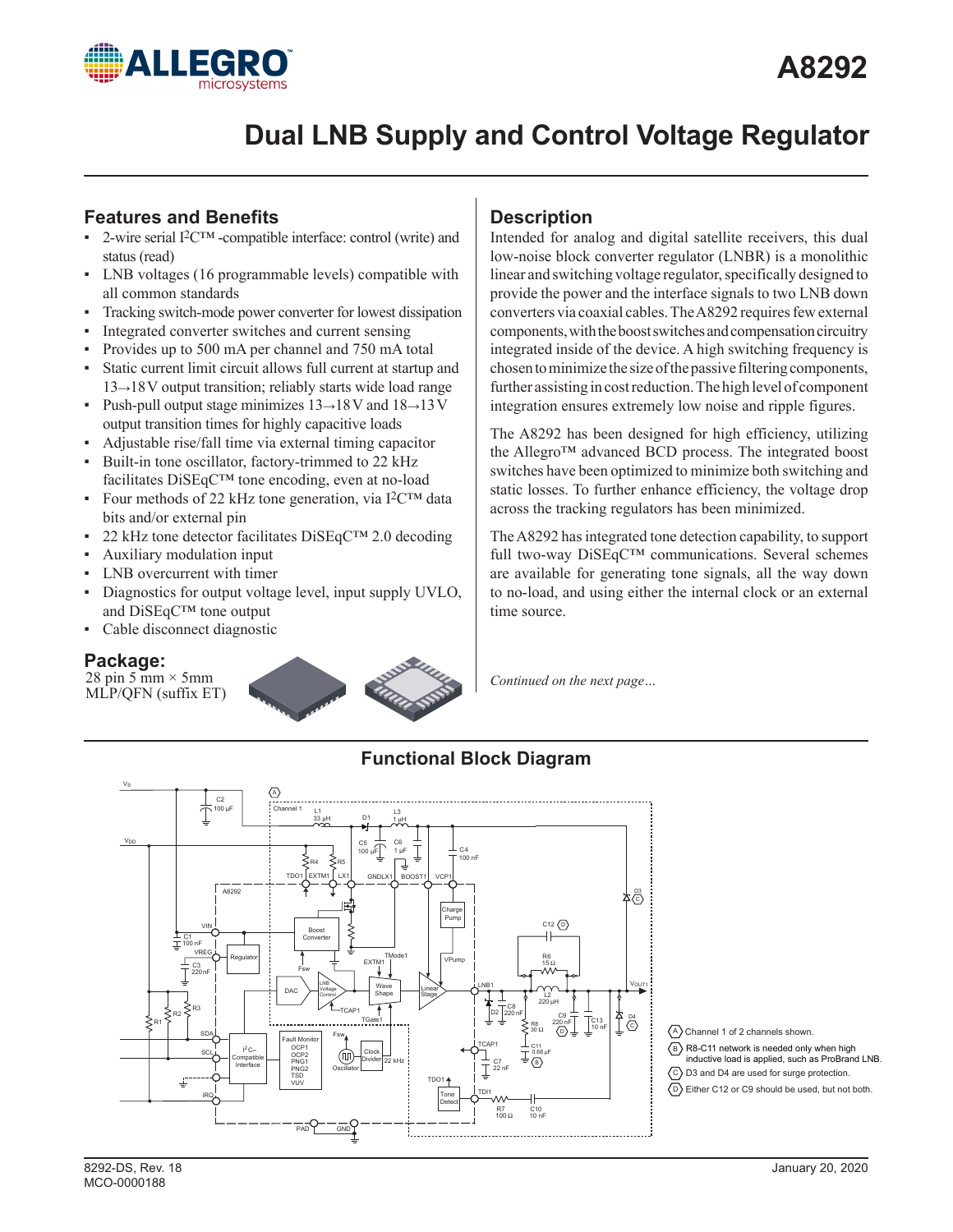## **Description (continued)**

A comprehensive set of fault registers are provided which, comply with all the common standards, including: overcurrent, thermal shutdown, undervoltage, cable disconnect, power not good, and tone detect.

The device uses a 2-wire bidirectional serial interface, compatible with the I2C™ standard, that operates up to 400 kHz.

The A8292 is supplied in a lead (Pb) free 28-lead MLP/QFN with 100% matte tin leadframe plating.

#### **Absolute Maximum Ratings**

| <b>Characteristic</b>                | Symbol            | <b>Conditions</b>  | Rating                | <b>Units</b> |
|--------------------------------------|-------------------|--------------------|-----------------------|--------------|
| Load Supply Voltage, VIN pin         | $V_{IN}$          |                    | 30                    | V            |
| Output Current <sup>1</sup>          | $I_{OUT}$         |                    | Internally<br>Limited | A            |
| Output Voltage, BOOST pin            |                   |                    | $-0.3$ to 33          | V            |
| Output Voltage, LNB pin              |                   | Surge <sup>2</sup> | $-1$ to 33            | $\vee$       |
| Output Voltage, LX pin               |                   |                    | $-0.3$ to 30          | V            |
| Output Voltage, VCP pin              | $V_{CP}$          |                    | $-0.3$ to 41          | V            |
| Logic Input Voltage, EXTM pin        |                   |                    | $-0.3$ to 5           | V            |
| Logic Input Voltage, other pins      |                   |                    | $-0.3$ to $7$         | $\vee$       |
| Logic Output Voltage                 |                   |                    | $-0.3$ to $7$         | V            |
| <b>Operating Ambient Temperature</b> | $T_A$             |                    | $-20$ to 85           | $^{\circ}C$  |
| Junction Temperature                 | $T_{\rm J}$ (max) |                    | 150                   | $^{\circ}C$  |
| Storage Temperature                  | $T_{\text{stg}}$  |                    | $-55$ to 150          | $^{\circ}$ C |

1Output current rating may be limited by duty cycle, ambient temperature, and heat sinking. Under any set of conditions, do not exceed the specified current ratings, or a junction temperature, T<sub>J</sub>, of 150°C.<br><sup>2</sup>Use Allegro recommended Application circuit.

#### **Package Thermal Characteristics\***

| Package | $\begin{array}{c} \mathsf{R}_{\theta \mathsf{JA}} \\ (\mathsf{^{\circ} C}/\mathsf{W}) \end{array}$ | <b>PCB</b> |
|---------|----------------------------------------------------------------------------------------------------|------------|
|         | າາ                                                                                                 | 4-layer    |

\* Additional information is available on the Allegro website.

# **Ordering Information**

Use the following complete part numbers when ordering:

| <b>Part Number</b> | Packinga                                           | <b>Description</b>            |
|--------------------|----------------------------------------------------|-------------------------------|
|                    | 7-in. reel, 1500 pieces/reel<br>12 mm carrier tape | ET package, MLP surface mount |
|                    |                                                    |                               |

aContact Allegro for additional packing options.

bLeadframe plating 100% matte tin.

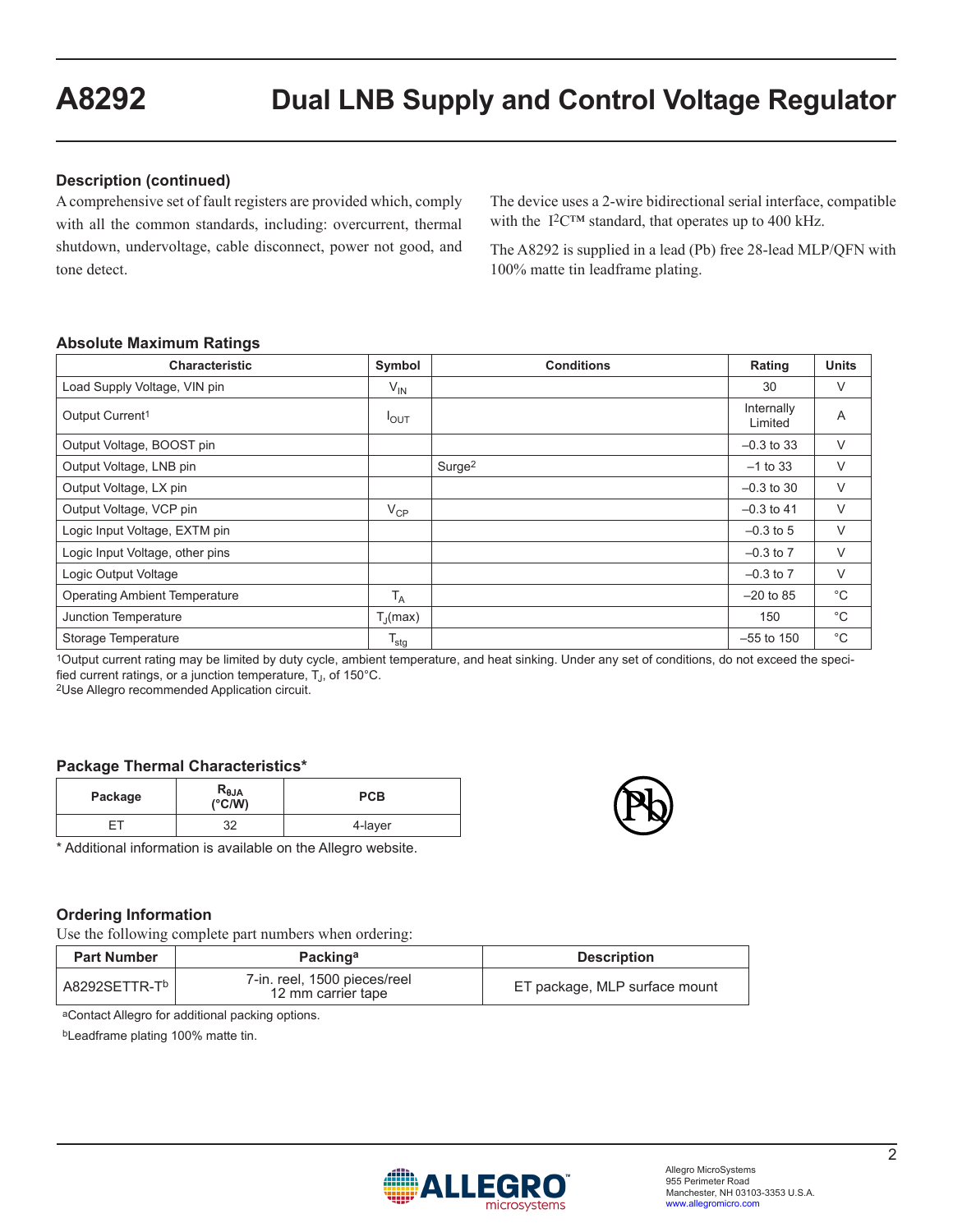#### **Device Pin-out Diagram**



(Top View)

| <b>Terminal List Table</b> |                |                                                                            |
|----------------------------|----------------|----------------------------------------------------------------------------|
| <b>Name</b>                | <b>Number</b>  | <b>Function</b>                                                            |
| <b>GND</b>                 |                | Fused internally; connect to ground plane for thermal dissipation          |
| <b>ADD</b>                 | 11             | Address select                                                             |
| BOOST1                     | $\mathbf{1}$   | Tracking supply voltage to linear regulator (channel 1)                    |
| BOOST2                     | 21             | Tracking supply voltage to linear regulator (channel 2)                    |
| EXTM1                      | 6              | External modulation input (channel 1)                                      |
| EXTM2                      | 16             | External modulation input (channel 2)                                      |
| <b>GND</b>                 | 8              | Signal ground                                                              |
| <b>PAD</b>                 | Pad            | Exposed thermal pad; connect to ground plane                               |
| GNDLX1                     | 27             | Boost switch ground (channel 1)                                            |
| GNDLX2                     | 23             | Boost switch ground (channel 2)                                            |
| <b>IRQ</b>                 | 14             | Interrupt request                                                          |
| LNB1                       | 28             | Output voltage to LNB (channel 1)                                          |
| LNB <sub>2</sub>           | 22             | Output voltage to LNB (channel 2)                                          |
| LX1                        | 26             | Inductor drive point (channel 1)                                           |
| LX2                        | 24             | Inductor drive point (channel 2)                                           |
| N <sub>C</sub>             | 4, 13, 18      | No connection                                                              |
| <b>SCL</b>                 | 12             | I <sup>2</sup> C™-compatible clock input                                   |
| <b>SDA</b>                 | 10             | I <sup>2</sup> C™-compatible data input/output                             |
| TCAP1                      | 3              | Capacitor for setting the rise and fall time of the LNB output (channel 1) |
| TCAP2                      | 19             | Capacitor for setting the rise and fall time of the LNB output (channel 2) |
| TD <sub>1</sub>            | $\overline{7}$ | Tone detect input (channel 1)                                              |
| TD <sub>12</sub>           | 15             | Tone detect input (channel 2)                                              |
| TDO1                       | 5              | Tone detect output (channel 1)                                             |
| TDO <sub>2</sub>           | 17             | Tone detect output (channel 2)                                             |
| VCP1                       | $\overline{2}$ | Gate supply voltage (channel 1)                                            |
| VCP <sub>2</sub>           | 20             | Gate supply voltage (channel 2)                                            |
| <b>VIN</b>                 | 25             | Supply input voltage                                                       |
| <b>VREG</b>                | 9              | Analog supply                                                              |

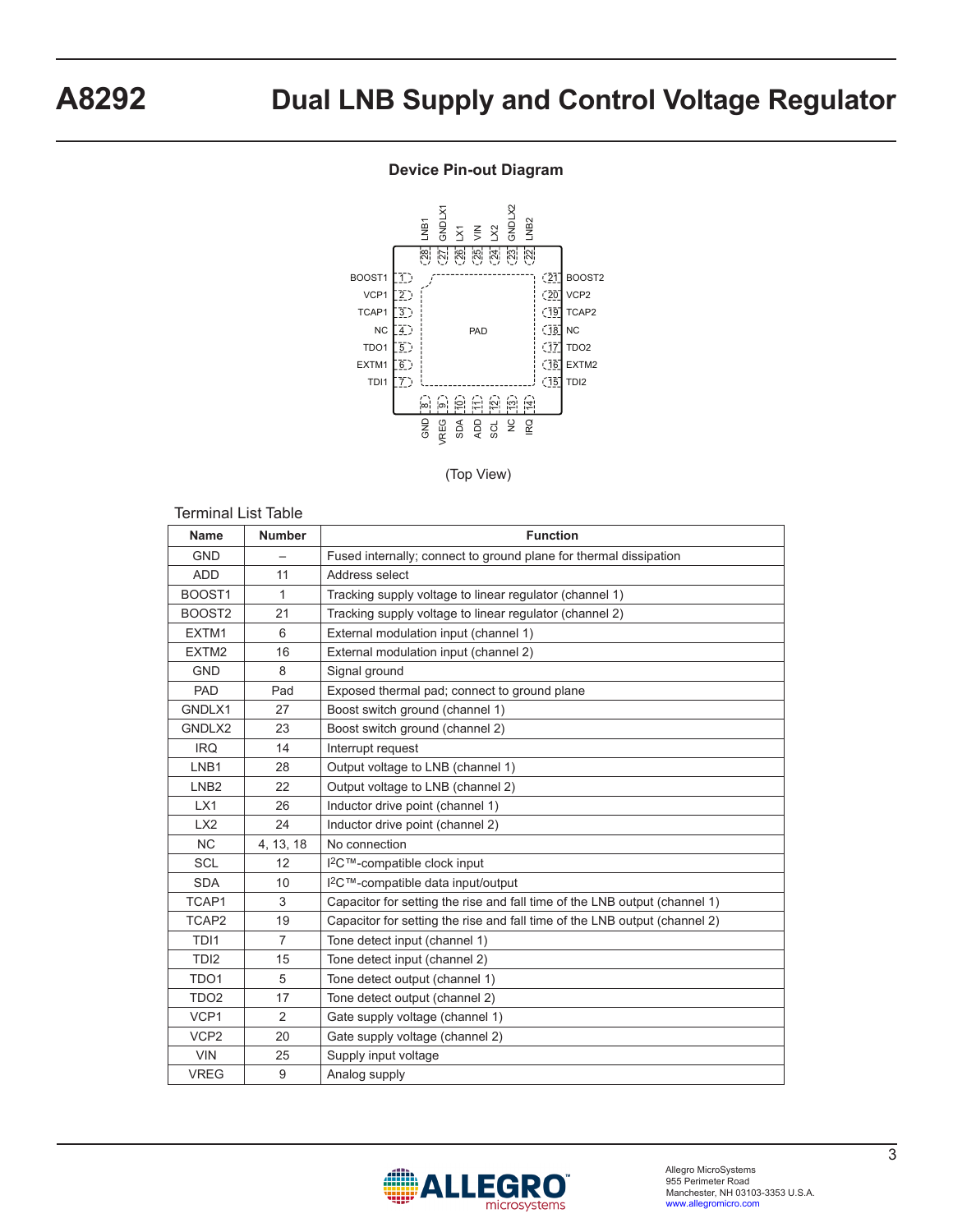# **ELECTRICAL CHARACTERISTICS at T<sub>A</sub> = 25°C, V<sub>IN</sub> = 8 to 16 V, unless noted otherwise<sup>1</sup>**

| Characteristics                              | Symbol                                                                                                                                                                      | <b>Test Conditions</b>                                                                  | Min.                     | Typ.                     | Max.                     | Units         |
|----------------------------------------------|-----------------------------------------------------------------------------------------------------------------------------------------------------------------------------|-----------------------------------------------------------------------------------------|--------------------------|--------------------------|--------------------------|---------------|
| General                                      |                                                                                                                                                                             |                                                                                         |                          |                          |                          |               |
| Set-Point Accuracy, Load and Line Regulation | Relative to selected $V_{I,NR}$ target level,<br>Err<br>$I_{LOAD}$ = 0 to 450 mA                                                                                            |                                                                                         | $-3$                     |                          | 3                        | $\%$          |
|                                              | $I_{IN(Off)}$                                                                                                                                                               | ENB bit = 0, LNB output disabled, $V_{1N}$ = 12 V                                       | $\overline{\phantom{0}}$ | $\overline{\phantom{0}}$ | 12.0                     | mA            |
| <b>Supply Current</b>                        | $I_{IN(On)}$                                                                                                                                                                | ENB bit = 1, LNB output enabled, $I_{1 \text{ OAD}} = 0$<br>mA, $V_{IN}$ = 12 V         | $\overline{\phantom{0}}$ | $\overline{\phantom{0}}$ | 20.0                     | mA            |
| Boost Switch On Resistance                   | $R_{DS(on)BOOST}$                                                                                                                                                           | $I_{LOAD}$ = 450 mA                                                                     | $\overline{\phantom{0}}$ | 300                      | 600                      | $m\Omega$     |
| Switching Frequency                          | $f_{SW}$                                                                                                                                                                    |                                                                                         | 320                      | 352                      | 384                      | kHz           |
| <b>Switch Current Limit</b>                  | $I_{LIMSW}$                                                                                                                                                                 | $V_{IN}$ = 10 V, $V_{OUT}$ = 20.3 V                                                     | $\overline{\phantom{0}}$ | 3.0                      | $\equiv$                 | A             |
| Linear Regulator Voltage Drop                | $\Delta V_{RFG}$                                                                                                                                                            | V <sub>BOOST</sub> - V <sub>LNB</sub> , no tone signal,<br>$I_{LOAD}$ = 450 mA          | 600                      | 800                      | 1000                     | mV            |
| <b>TCAP Pin Current</b>                      | $I_{CHG}$                                                                                                                                                                   | TCAP capacitor (C7) charging                                                            | $-12.5$                  | $-10$                    | $-7.5$                   | μA            |
|                                              | <b>I</b> <sub>DISCHG</sub>                                                                                                                                                  | TCAP capacitor (C7) discharging                                                         | 7.5                      | 10                       | 12.5                     | μA            |
| Output Voltage Rise Time <sup>2</sup>        | $t_{r(VLNB)}$                                                                                                                                                               | For $V_{LNB}$ 13 $\rightarrow$ 18 V; C <sub>TCAP</sub> = 5.6 nF,<br>$I_{LOAD}$ = 450 mA | $\overline{\phantom{0}}$ | 500                      | $\overline{\phantom{0}}$ | μs            |
| Output Voltage Pull-Down Time <sup>2</sup>   | $t_{f(VLNB)}$                                                                                                                                                               | For $V_{LNB}$ 18 $\rightarrow$ 13 V; C <sub>LOAD</sub> = 100 µF,<br>$I_{LOAD} = 0$ mA   | $\overline{\phantom{0}}$ | 12.5                     | $\overline{\phantom{0}}$ | ms            |
| <b>Output Reverse Current</b>                | $I_{RLNB}$                                                                                                                                                                  | ENB bit = 0, $V_{LNB}$ = 33 V, BOOST capacitor<br>(C5) fully charged                    | $\overline{\phantom{0}}$ | $\mathbf{1}$             | 5                        | mA            |
| Ripple and Noise on LNB Output <sup>3</sup>  | 20 MHz BWL; reference circuit shown in<br>Functional Block diagram; contact Allegro for<br>$V_{rip,n(pp)}$<br>additional information on application circuit<br>board design |                                                                                         |                          | 30                       | $\overline{\phantom{0}}$ | $mV_{PP}$     |
| <b>Protection Circuitry</b>                  |                                                                                                                                                                             |                                                                                         |                          |                          |                          |               |
| Output Overcurrent Limit <sup>4</sup>        | <b>I</b> LIMLNB                                                                                                                                                             | $V_{\text{BOOST}} - V_{\text{LNB}} = 800 \text{ mV}$                                    | 500                      | 600                      | 700                      | mA            |
| Overcurrent Disable Time                     | $t_{\text{DIS}}$                                                                                                                                                            |                                                                                         | 40.0                     | 48                       | 56.0                     | ms            |
| VIN Undervoltage Lockout Threshold           | $V_{UVLO}$                                                                                                                                                                  | V <sub>IN</sub> falling                                                                 | 7.05                     | 7.35                     | 7.65                     | V             |
| <b>VIN Turn On Threshold</b>                 | $V_{IN(th)}$                                                                                                                                                                | V <sub>IN</sub> rising                                                                  | 7.40                     | 7.70                     | 8.00                     | V             |
| Undervoltage Hysteresis                      | VUVLOHYS                                                                                                                                                                    |                                                                                         | $\overline{\phantom{0}}$ | 350                      | $\overline{\phantom{0}}$ | mV            |
| Thermal Shutdown Threshold <sup>2</sup>      | $T_{\rm J}$                                                                                                                                                                 |                                                                                         | $\qquad \qquad -$        | 165                      | $\overline{\phantom{0}}$ | $^{\circ}$ C  |
| Thermal Shutdown Hysteresis <sup>2</sup>     | $\Delta T_J$                                                                                                                                                                |                                                                                         | $\overline{\phantom{0}}$ | 20                       | $\overline{a}$           | $^{\circ}C$   |
| Power Not Good Flag Set                      | PNG <sub>SET</sub>                                                                                                                                                          | With respect to V <sub>LNB</sub>                                                        | 77                       | 85                       | 93                       | $\frac{0}{0}$ |
| Power Not Good Flag Reset                    | PNG <sub>RESET</sub>                                                                                                                                                        | With respect to V <sub>LNB</sub>                                                        | 82                       | 90                       | 98                       | $\%$          |
| Power Not Good Hysteresis                    | PNG <sub>HYS</sub>                                                                                                                                                          | With respect to V <sub>LNB</sub>                                                        | $\overline{\phantom{0}}$ | 5                        | $\overline{a}$           | $\frac{0}{0}$ |
| Cable Disconnect Boost Voltage               | $V_{CAD}$                                                                                                                                                                   | CADT bit = 1, ENB bit = 1, VSEL0 through<br>$VSEL3 = 1$                                 | 22.0                     | 22.8                     | 23.5                     | V             |
| Cable Disconnect Set                         | $V_{\text{CADSET}}$                                                                                                                                                         |                                                                                         | 20.16                    | 21.00                    | 21.84                    | V             |
| <b>Cable Disconnect Current Source</b>       | <b>I</b> CADSRC                                                                                                                                                             | $V_{LNB}$ = 21.00 V, $V_{BOOST}$ = 22.8 V                                               | 1.0                      | 1.75                     | 2.5                      | mA            |

*Continued on the next page…*

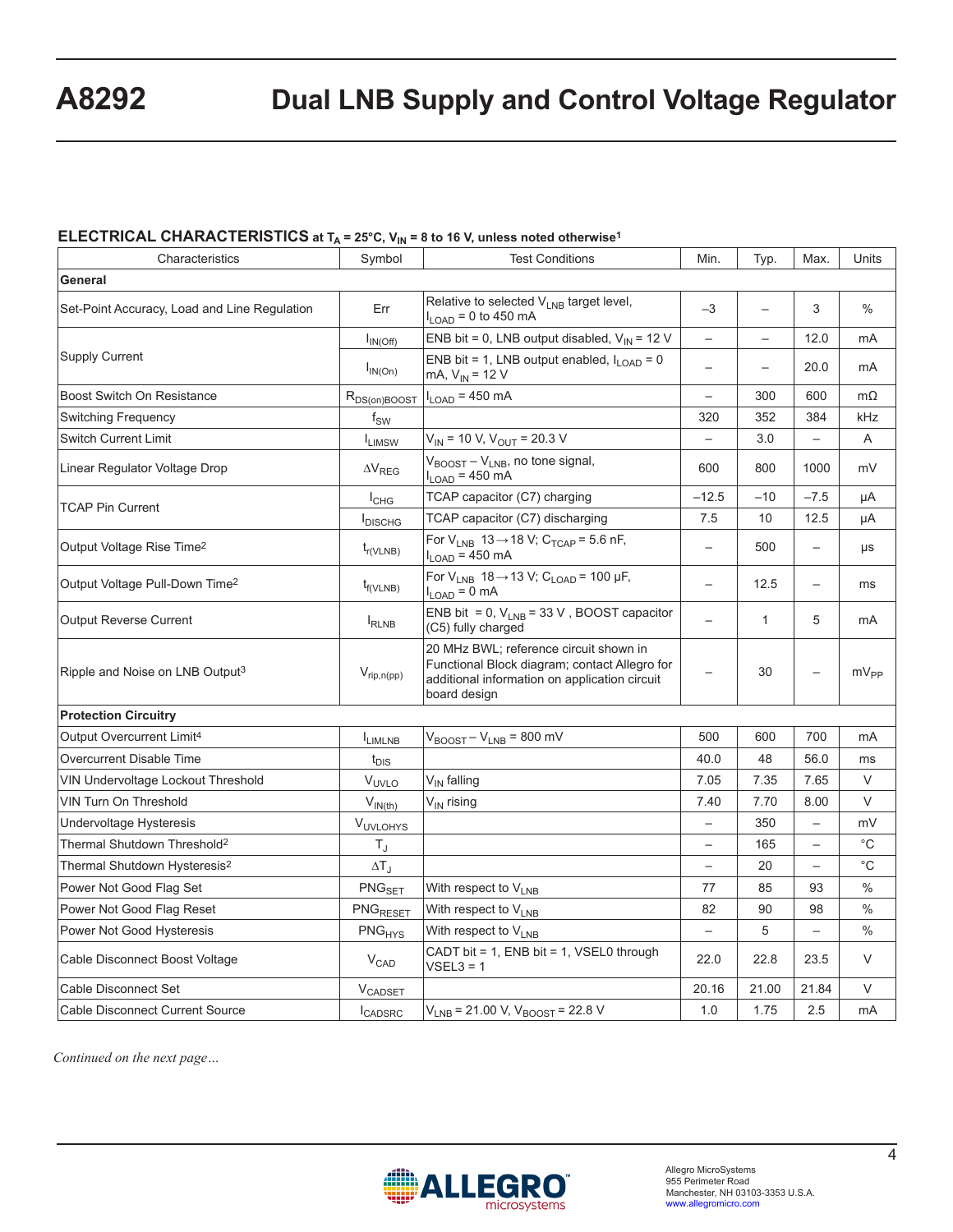## **ELECTRICAL CHARACTERISTICS (continued) at TA = 25°C, V<sub>IN</sub> = 8 to 16 V, unless noted otherwise<sup>1</sup>**

| Characteristics                                        | Symbol                          | <b>Test Conditions</b>                                                                      |                          | Typ.                     | Max.                     | Units         |
|--------------------------------------------------------|---------------------------------|---------------------------------------------------------------------------------------------|--------------------------|--------------------------|--------------------------|---------------|
| <b>Tone</b>                                            |                                 |                                                                                             |                          |                          |                          |               |
| <b>Tone Frequency</b>                                  | $f_{\text{TONE}}$               |                                                                                             | 20                       | 22                       | 24                       | kHz           |
| Tone Amplitude, Peak-to-Peak                           | $V_{\text{TONE(pp)}}$           | $I_{\text{LOAD}}$ = 0 to 450 mA, $C_{\text{LOAD}}$ = 750 nF                                 | 400                      | 620                      | 800                      | mV            |
| Tone Duty Cycle                                        | $DC$ <sub>TONE</sub>            | $I_{\text{LOAD}}$ = 0 to 450 mA, $C_{\text{LOAD}}$ = 750 nF                                 | 40                       | 50                       | 60                       | $\frac{0}{0}$ |
| <b>Tone Rise Time</b>                                  | $t_{rTONE}$                     | $I_{\text{LOAD}}$ = 0 to 450 mA, $C_{\text{LOAD}}$ = 750 nF                                 | 5                        | 10                       | 15                       | μs            |
| Tone Fall Time                                         | t <sub>rone</sub>               | $I_{\text{LOAD}}$ = 0 to 450 mA, $C_{\text{LOAD}}$ = 750 nF                                 | 5                        | 10                       | 15                       | μs            |
|                                                        | $V_{EXTM(H)}$                   |                                                                                             | 2.0                      |                          |                          | V             |
| <b>EXTM Logic Input</b>                                | $V_{EXTM(L)}$                   |                                                                                             | $\qquad \qquad -$        | $\qquad \qquad -$        | 0.8                      | V             |
| <b>EXTM Input Leakage</b>                              | <b>IEXTMLKG</b>                 |                                                                                             | $-1$                     | $\overline{\phantom{0}}$ | 1                        | μA            |
| <b>Tone Detector</b>                                   |                                 |                                                                                             |                          |                          |                          |               |
| Tone Detect Input Amplitude Receive, Peak-to-<br>Peak  | $V_{TDR(pp)}$                   | $f_{\text{TONE}}$ = 22 kHz sine wave, TMODE = 0                                             | 300                      |                          | $\overline{\phantom{0}}$ | mV            |
| Tone Detect Input Amplitude Transmit, Peak-<br>to-Peak | $V_{\text{TDT(pp)}}$ Int        | f <sub>TONE</sub> = 22 kHz sine wave, using internal tone<br>(options 1 and 2, in figure 1) | 400                      | $\overline{\phantom{0}}$ | —                        | mV            |
|                                                        | $V_{\text{TDT(pp)Ext}}$         | f <sub>TONE</sub> = 22 kHz sine wave, using external<br>tone (options 3 and 4, in figure 1) | 300                      |                          | $\overline{\phantom{0}}$ | mV            |
| Tone Reject Input Amplitude, Peak-to-Peak              | $V_{TRI(pp)}$                   | $f_{\text{TONE}}$ = 22 kHz sine wave                                                        | $\overline{\phantom{0}}$ | $\overline{\phantom{0}}$ | 100                      | mV            |
| <b>Frequency Capture</b>                               | $f_{\sf TDI}$                   | 600 mVpp sine wave                                                                          | 17.6                     |                          | 26.4                     | kHz           |
| Input Impedance <sup>2</sup>                           | $Z_{\text{TDI}}$                |                                                                                             | $\qquad \qquad -$        | 8.6                      | $\overline{\phantom{0}}$ | $k\Omega$     |
| <b>TDO Output Voltage</b>                              | $V_{\text{TDO}(\underline{L})}$ | Tone present, I <sub>LOAD</sub> = 3 mA                                                      | $\qquad \qquad -$        |                          | 0.4                      | V             |
| <b>TDO Output Leakage</b>                              | <sup>I</sup> TDOLKG             | Tone absent, $V_{TDO} = 7 V$                                                                | $\overline{\phantom{0}}$ | $\overline{\phantom{0}}$ | 10                       | μA            |
| I <sup>2</sup> C™-Compatible Interface                 |                                 |                                                                                             |                          |                          |                          |               |
| Logic Input (SDA, SCL) Low Level                       | $V_{SCL(L)}$                    |                                                                                             | $\overline{a}$           | $\overline{\phantom{0}}$ | 0.8                      | $\vee$        |
| Logic Input (SDA, SCL) High Level                      | $V_{SCL(H)}$                    |                                                                                             | 2.0                      | $\qquad \qquad -$        | $\overline{\phantom{0}}$ | V             |
| Logic Input Hysteresis                                 | V <sub>12</sub> CHYS            |                                                                                             | $\overline{\phantom{0}}$ | 150                      | $\overline{\phantom{0}}$ | mV            |
| Logic Input Current                                    | $I_{\text{ICI}}$                | $V_{12Cl} = 0$ to 7 V                                                                       | $-10$                    | $<$ $±1.0$               | 10                       | μA            |
| Logic Output Voltage SDA and IRQ                       | $V_{t2COut(L)}$                 | $I_{LOAD}$ = 3 mA                                                                           | $\overline{\phantom{0}}$ | $\overline{\phantom{0}}$ | 0.4                      | V             |
| Logic Output Leakage SDA and IRQ                       | $V_{t2CLKG}$                    | $V_{t2\text{COut}}$ = 0 to 7 V                                                              | $\qquad \qquad -$        | $\qquad \qquad -$        | 10                       | μA            |
| <b>SCL Clock Frequency</b>                             | $f_{\sf CLK}$                   |                                                                                             | $\qquad \qquad -$        | $\overline{\phantom{0}}$ | 400                      | kHz           |
| <b>Output Fall Time</b>                                | t <sub>fl2COut</sub>            | $V_{t2\text{COut(H)}}$ to $V_{t2\text{COut(L)}}$                                            | $\overline{\phantom{0}}$ | $\overline{\phantom{0}}$ | 250                      | ns            |
| Bus Free Time Between Stop/Start                       | $t_{\text{BUF}}$                |                                                                                             | 1.3                      | $\overline{\phantom{0}}$ | $\overline{\phantom{0}}$ | μs            |
| <b>Hold Time Start Condition</b>                       | t <sub>HD:STA</sub>             |                                                                                             | 0.6                      |                          |                          | μs            |
| Setup Time for Start Condition                         | $t_{\text{SU:STA}}$             |                                                                                             | 0.6                      | $\qquad \qquad -$        | $\overline{\phantom{0}}$ | μs            |

*Continued on the next page…*

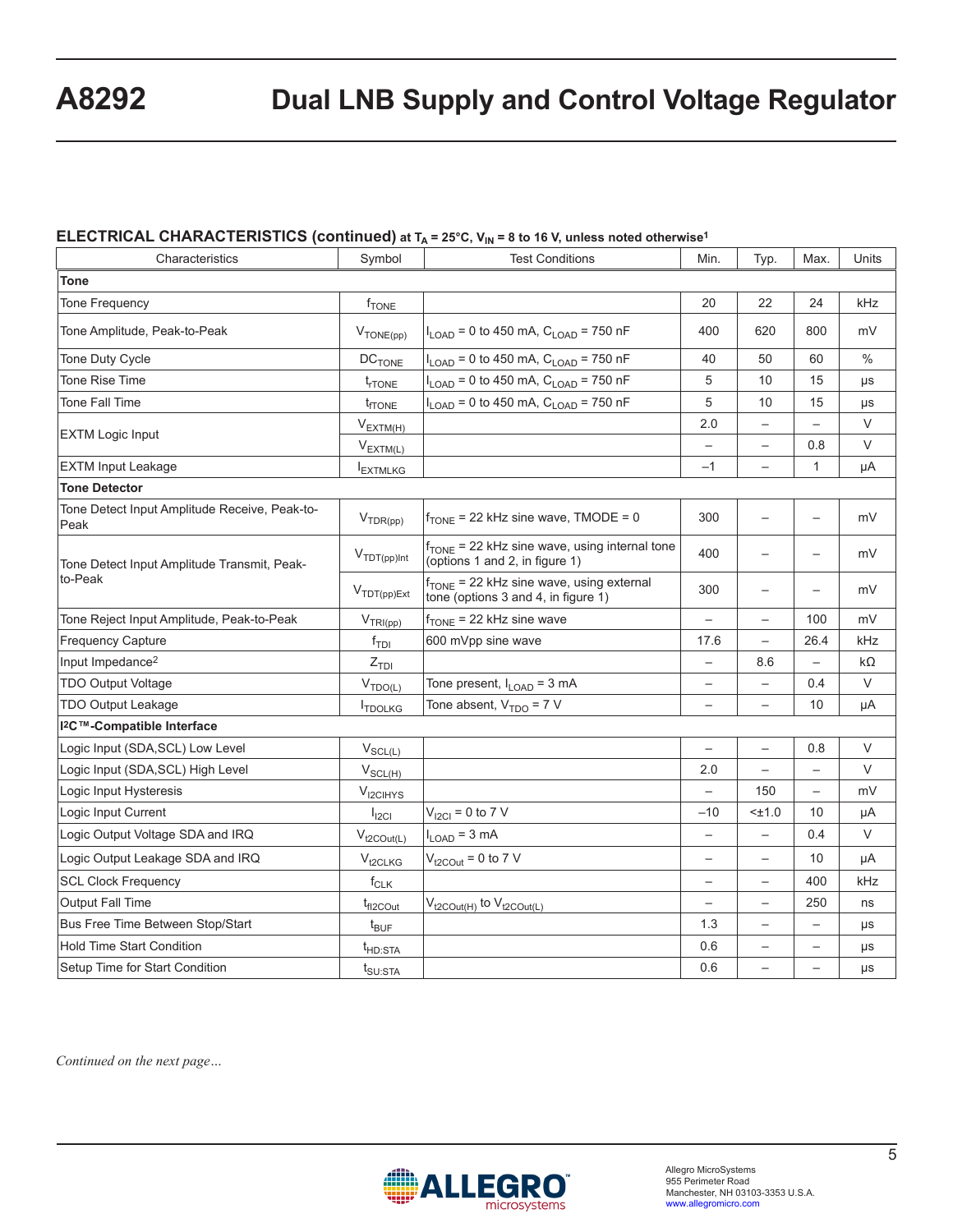#### ELECTRICAL CHARACTERISTICS (continued) at T<sub>A</sub> = 25°C, V<sub>IN</sub> = 8 to 16 V, unless noted otherwise<sup>1</sup>

| Characteristics                                    | Symbol               | <b>Test Conditions</b>                                                                                                                                                                   | Min. | Typ. | Max. | <b>Units</b> |
|----------------------------------------------------|----------------------|------------------------------------------------------------------------------------------------------------------------------------------------------------------------------------------|------|------|------|--------------|
| I <sup>2</sup> C™-Compatible Interface (continued) |                      |                                                                                                                                                                                          |      |      |      |              |
| <b>ISCL Low Time</b>                               | $t_{LOW}$            |                                                                                                                                                                                          | 1.3  |      |      | μs           |
| <b>SCL High Time</b>                               | $t_{\text{HIGH}}$    |                                                                                                                                                                                          | 0.6  |      |      | μs           |
| Data Setup Time                                    | t <sub>SU:DAT</sub>  |                                                                                                                                                                                          | 100  | -    |      | ns           |
| <b>IData Hold Time</b>                             | <sup>t</sup> HD:DAT  | For $t_{HD:DAT}(min)$ , the master device must<br>provide a hold time of at least 300 ns for the<br>SDA signal in order to bridge the undefined<br>region of the SCL signal falling edge | 0    |      | 900  | ns           |
| Setup Time for Stop Condition                      | t <sub>SU:STO</sub>  |                                                                                                                                                                                          | 0.6  |      |      | μs           |
| <sup>12</sup> C™ Address Setting                   |                      |                                                                                                                                                                                          |      |      |      |              |
| ADD Voltage for Address 0001,000                   | Address1             |                                                                                                                                                                                          | 0    |      | 0.7  | V            |
| ADD Voltage for Address 0001,001                   | Address <sub>2</sub> |                                                                                                                                                                                          | 1.3  | —    | 1.7  | V            |
| ADD Voltage for Address 0001,010                   | Address3             |                                                                                                                                                                                          | 2.3  | -    | 2.7  | V            |
| ADD Voltage for Address 0001,011                   | Address4             |                                                                                                                                                                                          | 3.3  |      | 5.0  | V            |

1Operation at 16 V may be limited by power loss in the linear regulator.

2Guaranteed by worst case process simulations and system characterization. Not production tested.

3LNB output ripple and noise are dependent on component selection and PCB layout. Refer to the Application Schematic and PCB layout recommendations. Not production tested.

4Current from the LNB output may be limited by the choice of Boost components.

#### **I2C™ Interface Timing Diagram**



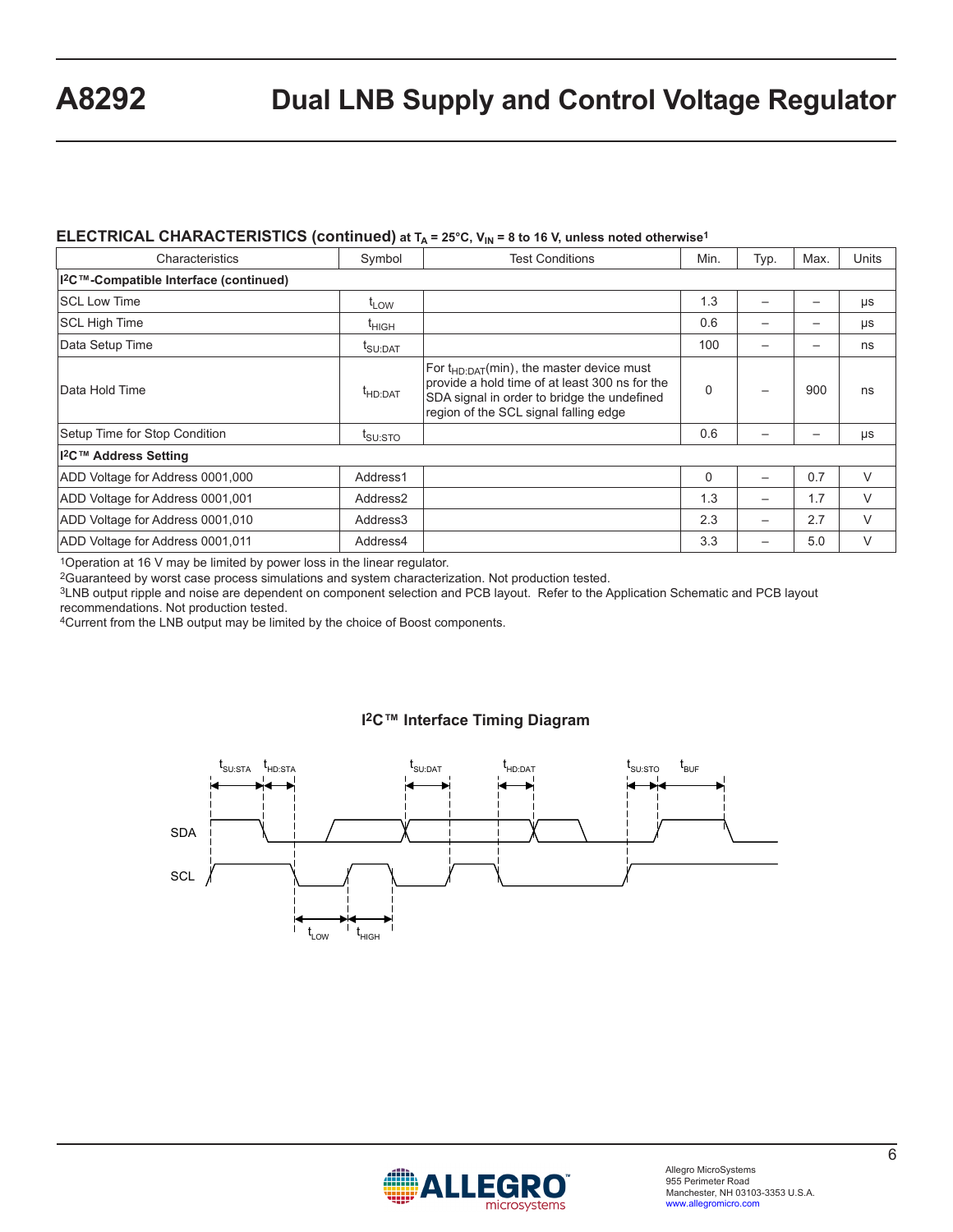# Functional Description

#### **Protection**

The A8292 has a wide range of protection features and fault diagnostics which are detailed in the Status Register section.

#### **Boost Converter/Linear Regulator**

Each channel contains a tracking current-mode boost converter and linear regulator. The boost converter tracks the requested LNB voltage to within 800 mV, to minimize power dissipation. Under conditions where the input voltage,  $V_{\text{BOOST}}$ , is greater than the output voltage,  $V_{LNB}$ , the linear regulator must drop the differential voltage. When operating in these conditions, care must be taken to ensure that the safe operating temperature range of the A8292 is not exceeded.

The A8292 has internal pulse-by-pulse current limit on the boost converter, and DC current limiting on the LNB output, to protect the IC against short circuits. When the LNB output is shorted, the LNB output current is limited to 600 mA typical, and the IC will be shut down if the overcurrent condition lasts for more than 48 ms. If this occurs, the A8292 must be re-enabled for normal operation. The system should provide sufficient time between successive restarts to limit internal power dissipation; a period of 2s is recommended.

Each of the boost converters operates at 352 kHz typical: 16 times the internal 22 kHz tone frequency. All the loop compensation, current sensing, and slope compensation functions are provided internally.

At extremely light loads, the boost converters operate in a pulse-skipping mode. Pulse skipping occurs when the BOOST voltage rises to approximately 450 mV above the BOOST target output voltage. Pulse skipping stops when the BOOST voltage drops 200 mV below the pulse skipping level.

In the case that two or more set top box LNB outputs are connected together by the customer (e.g., with a splitter), it is possible that one output could be programmed at a higher voltage than the other. This would cause a voltage on one output that is higher than its programmed voltage (e.g., 19 V on the output of a 13 V programmed voltage). The output with the highest voltage will effectively turn off the other outputs. As soon as this voltage is reduced below the value of the other outputs, the A8292 output will autorecover to their programmed levels.

**Charge Pump.** Each generates a supply voltage above the internal tracking regulator output to drive the linear regulator control.

**Slew Rate Control.** During either start-up, or when the output voltage at the LNB pin is transitioning, the output voltage rise and fall times can be set by the value of the capacitor connected from the TCAP pin to GND ( $C_{TCAP}$  or C7 in the Applications Schematic). Note that during start-up, the BOOST pin is precharged to the input voltage minus a voltage drop. As a result, the slew rate control for the BOOST pin occurs from this voltage.

The value of  $C_{TCAP}$  can be calculated using the following formula:

$$
C_{\text{TCAP}} = (I_{\text{TCAP}} \times 6) / SR ,
$$

where SR is the required slew rate of the LNB output voltage, in V/s, and  $I_{TCAP}$  is the TCAP pin current specified in the data sheet. The recommended value for  $C_{TCAP}$ , 10 nF, should provide satisfactory operation for most applications. However, in some cases, it may be necessary to increase the value of  $C_{TCAP}$  to avoid activating the current limit of the LNB output. One such situation is when two set-top boxes are connected in parallel. If this is the case, the following formula can be used to calculate  $C_{TCAP}$ :

$$
C_{TCAP} \ge (I_{TCAP} \times 6)(2 \times C_{BOOST}) / I_{LIMLNB}
$$
,  
\n $C_{TCAP} \ge (10 \mu A \times 6)(2 \times 100 \mu F) / 500 mA = 24 nF$ .

The minimum value of  $C_{TCAP}$  is 2.2 nF. There is no theoretical maximum value of  $C_{TCAP}$  however too large a value will probably cause the voltage transition specification to be exceeded. Tone generation is unaffected by the value of  $C_{TCAP}$ .

**Pull-Down Rate Control.** In applications that have to operate at very light loads and that require large load capacitances (in the order of tens to hundreds of microfarads), the output linear stage provides approximately 40 mA of pull-down capability. This ensures that the output volts are ramped from 18 to 13 V in a reasonable amount of time.

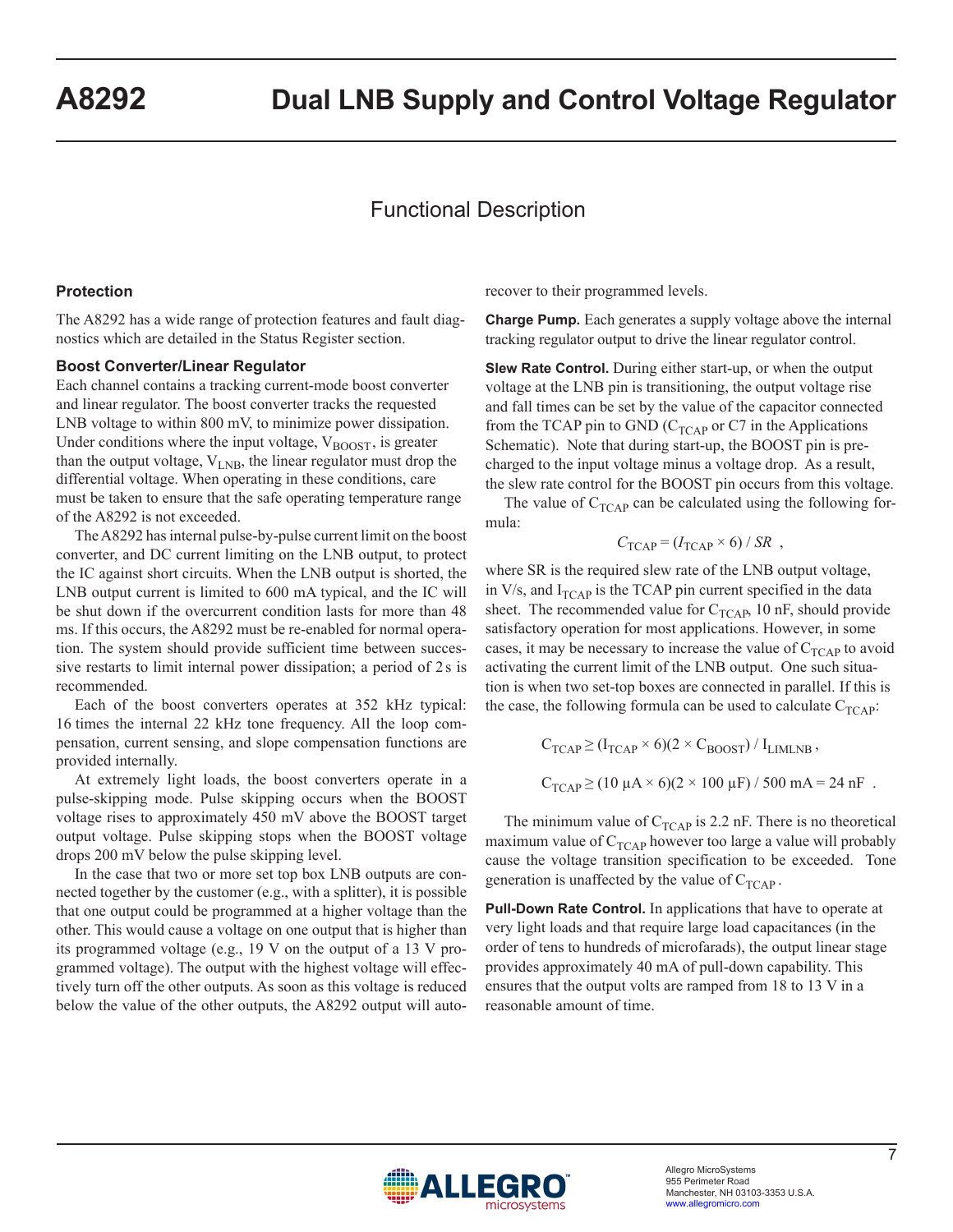## **ODT (Overcurrent Disable Time)**

If the LNB output current exceeds 600 mA, typical, for more than 48 ms, then the LNB output will be disabled and the OCP bit will be set (see figure 1).

#### **Short Circuit Handling**

If the LNB output is shorted to ground, the LNB output current will be clamped to 600 mA, typical. If the short circuit condition lasts for more than 48 ms, the A8292 will be disabled and the OCP bit will be set.

#### **Auto-Restart**

After a short circuit condition occurs, the host controller should periodically re-enable the A8292 to check if the short circuit has been removed. Consecutive startup attempts should allow at least 2s of delay between restarts.

#### **In-rush Current**

At start-up or during an LNB reconfiguration event, a transient surge current above the normal DC operating level can be provided by the A8292. This current increase can be as high as 600 mA, typical, for as long as required, up to a maximum of 48 ms. The 8292 can also provide up to 500 mA per channel individually, or 900 mA to both channels simultaneously, for a period of up to 2 s (see figure 1). Operating at this level for a longer period is not recommended.

#### **Tone Detection**

A 22 kHz tone detector is provided in each channel of the A8292 solution. The detector extracts the tone signal and provides it as an open-drain signal on the TDO pins. The maximum tone out error is  $\pm 1$  tone cycle, and the maximum tone out delay with respect to the input is 1 tone cycle. Detection thresholds are given in table 1.

|  |  | Table 1. Detection Thresholds for Tone Generation Options |  |  |
|--|--|-----------------------------------------------------------|--|--|
|--|--|-----------------------------------------------------------|--|--|

|                                                     |                | Transmit       |                                          |                                                          | Receive                                                      |      |
|-----------------------------------------------------|----------------|----------------|------------------------------------------|----------------------------------------------------------|--------------------------------------------------------------|------|
| Option<br>(Fig. 1)                                  | 1              | $\overline{2}$ | 3                                        | 4                                                        | n.a.                                                         | n.a. |
| <b>TMODE</b>                                        | 1              | $\mathbf 1$    | $\Omega$                                 | 0                                                        | $\Omega$                                                     | 1    |
| <b>TGATE</b>                                        | Control<br>0/1 |                | Control<br>0/1                           | 1                                                        | At least one<br>must be 0 to<br>prevent tone<br>transmission |      |
| <b>EXTM</b>                                         | 1              | Control<br>0/1 | 22 kHz<br>logic<br>signal,<br>continuous | Control<br>gated<br>22 <sub>kHz</sub><br>logic<br>signal |                                                              |      |
| Guaranteed<br>Detection<br>Threshold<br>$(mV_{PP})$ | 400            | 400            | 300                                      | 300                                                      | 300                                                          | 400  |
| Rejection<br>Threshold<br>$(mV_{PP})$               | 100            | 100            | 100                                      | 100                                                      | 100                                                          | 100  |

#### **ODT (Overcurrent Disable Timing) Mode Timing Diagram**



Figure 1. ODT (Overcurrent Disable Timing) Mode Timing Diagram

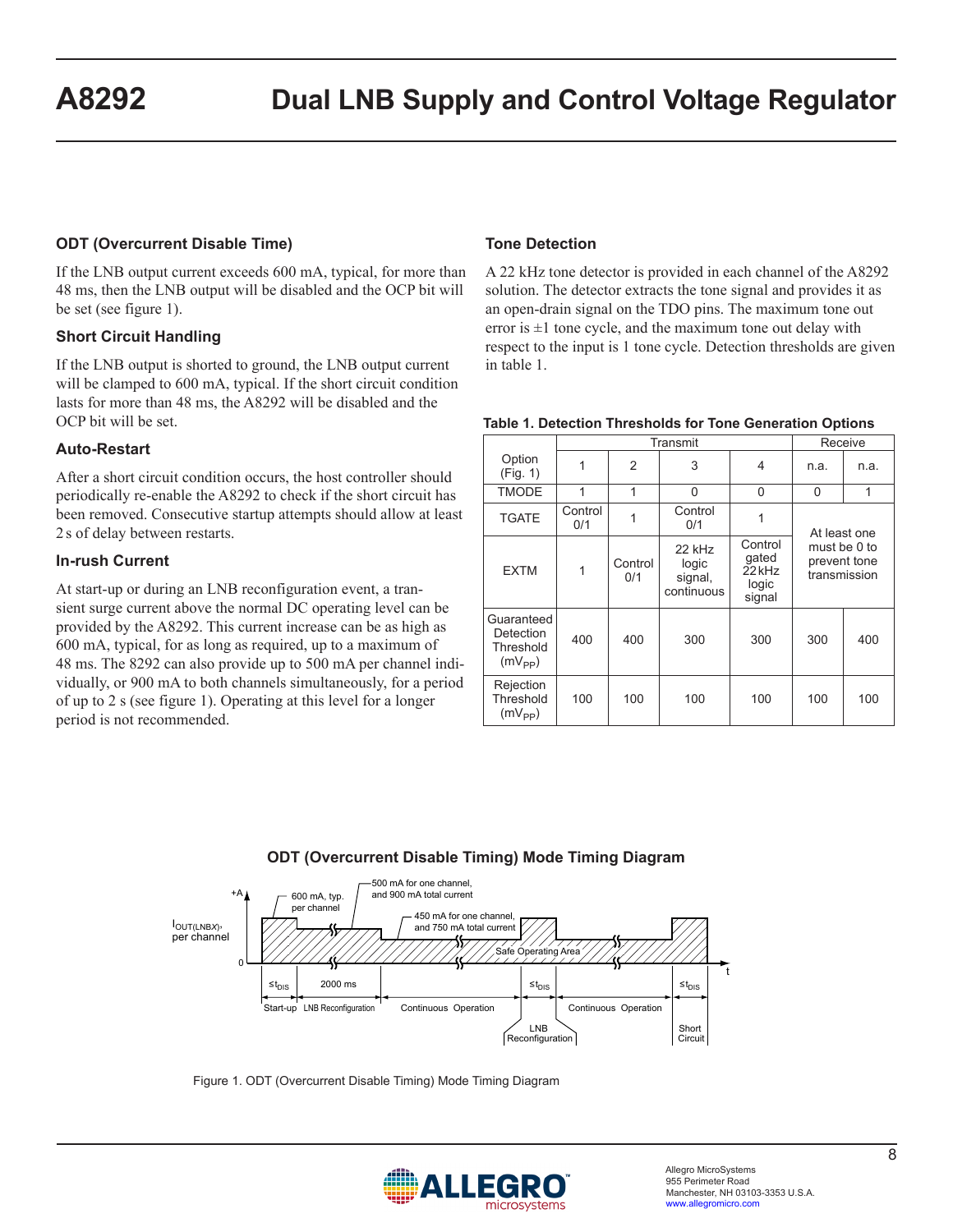## **Tone Generation**

The A8292 solution offers four options for tone generation, providing maximum flexibility to cover every application. The EXTM pins (external modulation), in conjunction with the  $I^2C^{TM}$ control bits: TMODE (tone modulation) and TGATE (tone gate), provide the necessary control. The TMODE bit controls whether the tone source is either internal or external (via the EXTM pin). Both the EXTM pin and TGATE bit determine the 22 kHz control, whether gated or clocked.

Four options for tone generation are shown in figure 2. Note that when using option 4, when EXTM stops clocking, the LNB volts park at the LNB voltage, either plus or minus half the tone signal amplitude, depending on the state of EXTM. For example, if the EXTM is held low, the LNB DC voltage is the LNB programmed voltage minus 325 mV (typical).

With any of the four options, when a tone signal is generated, TDET is set in the status register. When the internal tone is used (options 1 or 2), the minimum tone detect amplitude is 400 mV, and when an external tone is used (options 3 or 4), the minimum tone detection amplitude is 300 mV.

### **I2C™-Compatible Interface**

This is a serial interface that uses two bus lines, SCL and SDA, to access the internal Control and Status registers of the A8292. Data is exchanged between a microcontroller (master) and the A8292 (slave). The clock input to SCL is generated by the master, while SDA functions as either an input or an open drain output, depending on the direction of the data.

#### **Timing Considerations**

The control sequence of the communication through the I2C™ compatible interface is composed of several steps in sequence:

- 1. Start Condition. Defined by a negative edge on the SDA line, while SCL is high.
- 2. Address Cycle. 7 bits of address, plus 1 bit to indicate read (1) or write (0), and an acknowledge bit. The first five bits of the address are fixed as: 00010. The four optional addresses, defined by the remaining two bits, are selected by the ADD input. The address is transmitted MSB first.









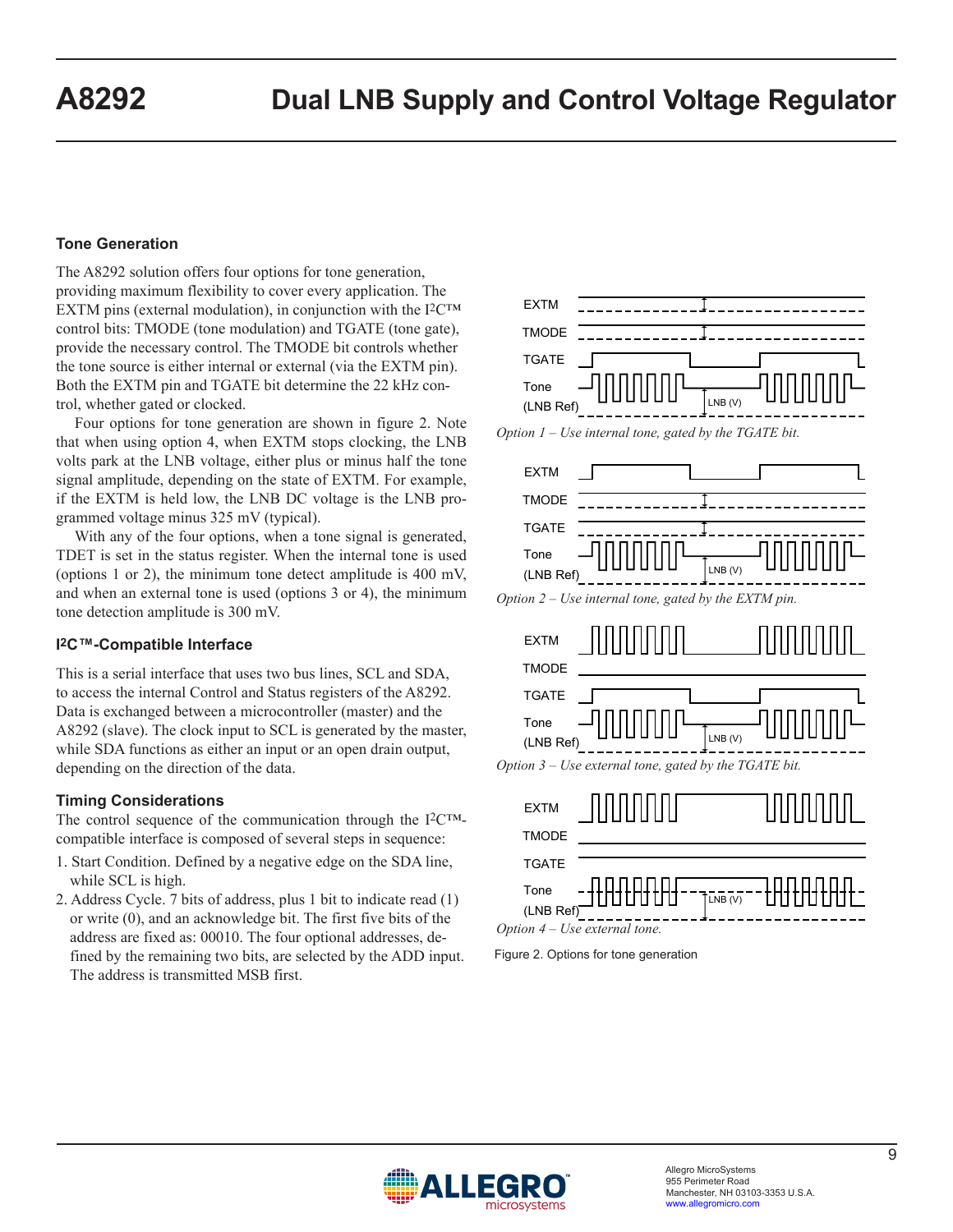## 3. Data Cycles.

 Write – 6 bits of data and 2 bits for addressing four internal control registers, followed by an acknowledge bit. See Control Register section for more information.

 Read – Two status registers, where register 1 is read first, followed by register 2, then register 1, and so on. At the start of any read sequence, register 1 is always read first. Data is transmitted MSB first.

4. Stop Condition. Defined by a positive edge on the SDA line, while SCL is high. Except to indicate a Start or Stop condition, SDA must be stable while the clock is high. SDA can only be changed while SCL is low. It is possible for the Start or Stop condition to occur at any time during a data transfer. The A8292 always responds by resetting the data transfer sequence.

The Read/Write bit is used to determine the data transfer direction. If the Read/Write bit is high, the master reads the contents of register 1, followed by register 2 if a further read is performed. If the Read/Write bit is low, the master writes data to one of the four Control registers. Note that multiple writes are not permitted. All write operations must be preceded with the address.

The Acknowledge bit has two functions. It is used by the master to determine if the slave device is responding to its address and data, and it is used by the slave when the master is reading data back from the slave. When the A8292 decodes the 7-bit address field as a valid address, it responds by pulling SDA low during the ninth clock cycle.

During a data write from the master, the A8292 also pulls SDA low during the clock cycle that follows the data byte, in order to indicate that the data has been successfully received. In both cases, the master device must release the SDA line before the ninth clock cycle, in order to allow this handshaking to occur.



Figure 3. I2C™ Interface. Read and write sequences.

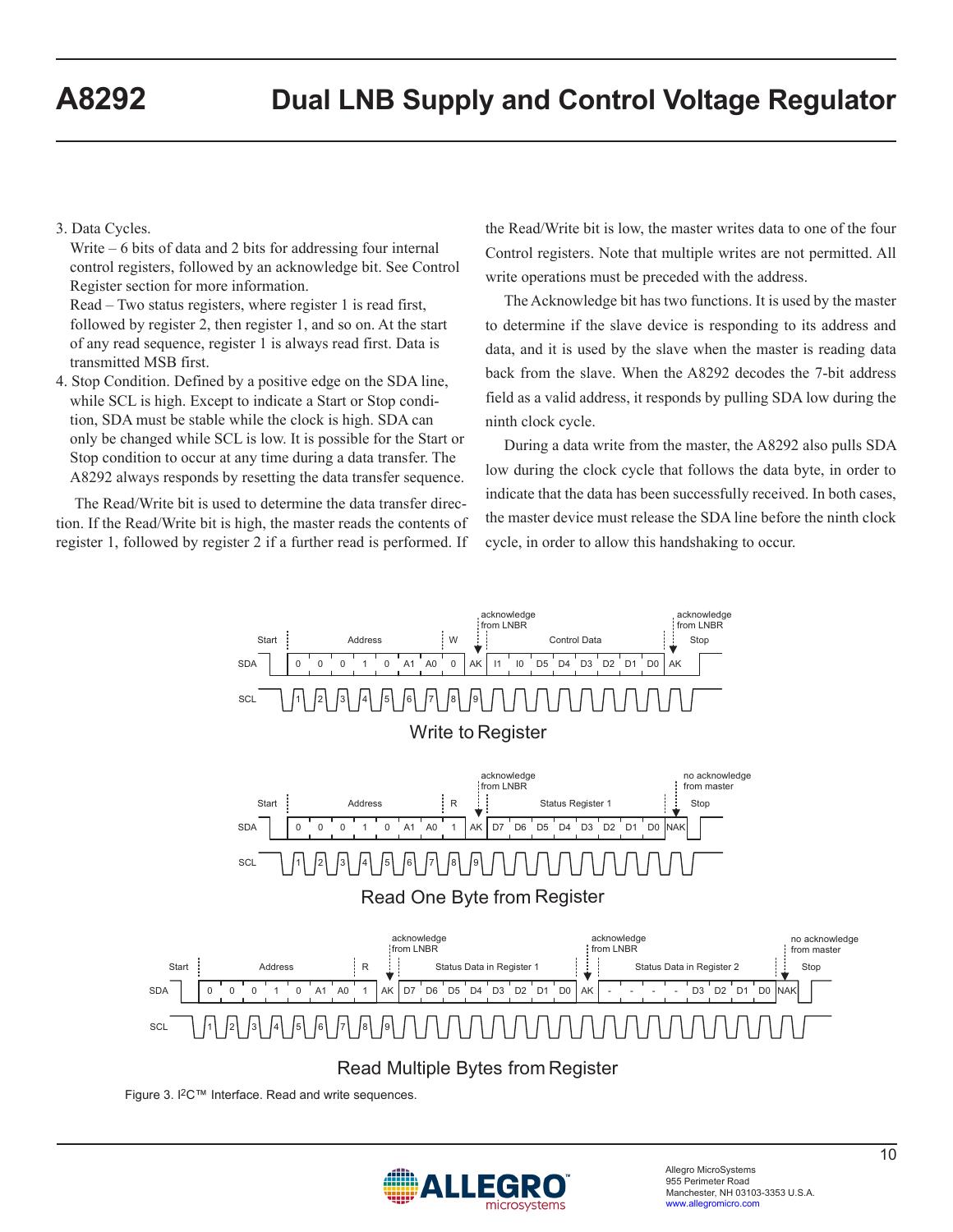During a data read, the A8292 acknowledges the address in the same way as in the data write sequence, and then retains control of the SDA line and send the data from register 1 to the master. On completion of the eight data bits, the A8292 releases the SDA line before the ninth clock cycle, in order to allow the master to acknowledge the data. If the master holds the SDA line low during this Acknowledge bit, the A8292 responds by sending the data from register 2 to the master. Data bytes continue to be sent to the master until the master releases the SDA line during the Acknowledge bit. When this is detected, the A8292 stops sending data and waits for a stop signal.

#### **Interrupt Request**

The A8292 also provides an interrupt request pin, IRQ, which is an open-drain, active-low output. This output may be connected to a common IRQ line with a suitable external pull-up and can be used with other I2C™-compatible devices to request attention from the master controller.

The IRQ output becomes active when either the A8292 first recognizes a fault condition, or at power-on, when the main supply,  $V_{IN}$ , and the internal logic supply,  $V_{REG}$ , reach the correct operating conditions. It is only reset to inactive when the  $I^2C^{TM}$ master addresses the A8292 with the Read/Write bit set (causing a read). Fault conditions are indicated by the TSD, VUV, and OCP bits, and are latched in the Status register. See the Status register section for full description.

The DIS, PNG, CAD and TDET status bits do not cause an interrupt. All these bits are continually updated, apart from the DIS bit, which changes when the LNB is either disabled, intentionally or due to a fault, or is enabled.

When the master recognizes an interrupt, it addresses all slaves connected to the interrupt line in sequence, and then reads the status register to determine which device is requesting attention. The A8292 latches all conditions in the Status register until the completion of the data read. The action at the resampling point is further defined in the Status Register section. The bits in the Status register are defined such that the all-zero condition indicates that the A8292 is fully active with no fault conditions.

When  $V_{IN}$  is initially applied, the I<sup>2</sup>C<sup>TM</sup>-compatible interface does not respond to any requests until the internal logic supply  $V_{REG}$  has reached its operating level. Once  $V_{REG}$  has reached this point, the IRQ output goes active, and the VUV bit is set. After the A8292 acknowledges the address, the IRQ flag is reset. After the master reads the status registers, the registers are updated with the VUV reset.



Figure 4. I2C™ Interface. Read sequences after interrupt request.

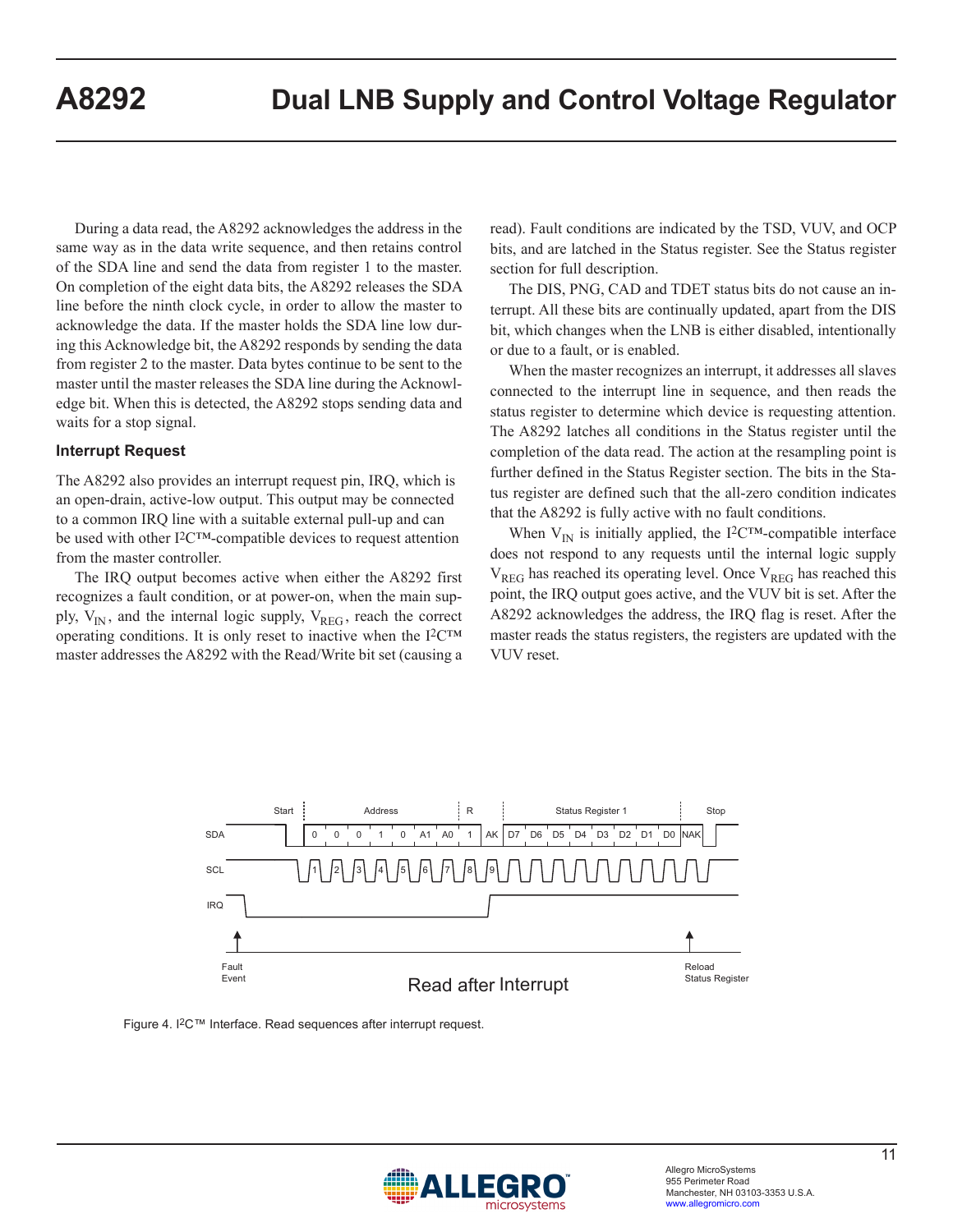# **Control Registers (I2C™-Compatible Write Register)**

All main functions of the A8292 are controlled through the I2C™-compatible interface via the 8-bit Control registers. As the A8292 contains numerous control options, as well as featuring two channels, it is necessary to have four Control registers. Each register contains up to 6 bits of data (bit 0 to bit 5), followed by 2 bits for the register address (bit 6 and bit 7). The power-up states for the control functions are all 0s.

The following tables define the control bits for each address and the settings for output voltage:

|                |                                     | <b>Name</b>                                |                                                                                                   |
|----------------|-------------------------------------|--------------------------------------------|---------------------------------------------------------------------------------------------------|
| <b>Bit</b>     | Channel 1<br>(Address: I1, I0 = 00) | <b>Channel 2</b><br>(Address: I1, I0 = 01) | <b>Setting</b>                                                                                    |
| $\mathbf{0}$   | VSEL <sub>0</sub> 1                 | VSEL <sub>0</sub> 2                        |                                                                                                   |
| 1              | VSEL <sub>1</sub> 1                 | VSEL <sub>1</sub> 2                        | See table 4, Output Voltage Amplitude Selection                                                   |
| 2              | VSEL <sub>2</sub> 1                 | VSEL <sub>2</sub> 2                        |                                                                                                   |
| 3              | VSEL <sub>3</sub> 1                 | VSEL <sub>3</sub> 2                        | 0: $LNBx = Low range$<br>1: $LNBx = High range$                                                   |
| $\overline{4}$ | ODT <sub>1</sub>                    | ODT <sub>2</sub>                           | 1 (recommended): The ODT functions are always<br>enabled, but setting 1 recommended at all times. |
| 5              | ENB <sub>1</sub>                    | ENB <sub>2</sub>                           | 0: Disable LNBx Output<br>1: Enable LNBx Output                                                   |
|                |                                     |                                            | Address Bit                                                                                       |
| 6              | 10                                  | $10 \,$                                    | Channel $1:0$<br>Channel 2: 1                                                                     |
|                |                                     |                                            | Address Bit                                                                                       |
| 7              | $\mathsf{I}$                        | $\mathsf{I}$                               | Channel $1:0$<br>Channel 2: 0                                                                     |

|  | Bit 0 $VSEL_0x$ These three bits provide incremental control over the voltage on the LNBx output. |
|--|---------------------------------------------------------------------------------------------------|
|  | Bit 1 $VSEL_1x$ The available voltages provide the necessary levels for all the common standards  |

- Bit 2  $VSEL_2x$  plus the ability to add line compensation in increments of 333 mV. The voltage levels are defined in table 4, Output Voltage Amplitude Selection.
- Bit 3  $VSEL<sub>3</sub>x$  Switches between the low level and high level output voltages on the LNB*x* output. 0 selects the low level voltage and 1 selects the high level. The low-level center voltage is 12.709 V nominal and the high level is 18.042 V nominal. These may be increased in steps of 333 mV using the VSEL<sub>2</sub>*x*, VSEL<sub>1</sub>*x* and VSEL<sub>0</sub>*x* control register bits.
- Bit 4 ODTx The overcurrent disable timers are always enabled.
- Bit 5 ENB*x* Enables the LNB*x* output. When set to 1 the LNB*x* output is switched on. When set to 0, the LNB*x* output is disabled.
- Bit 6 I0 Address
- Bit 7 I1 Address

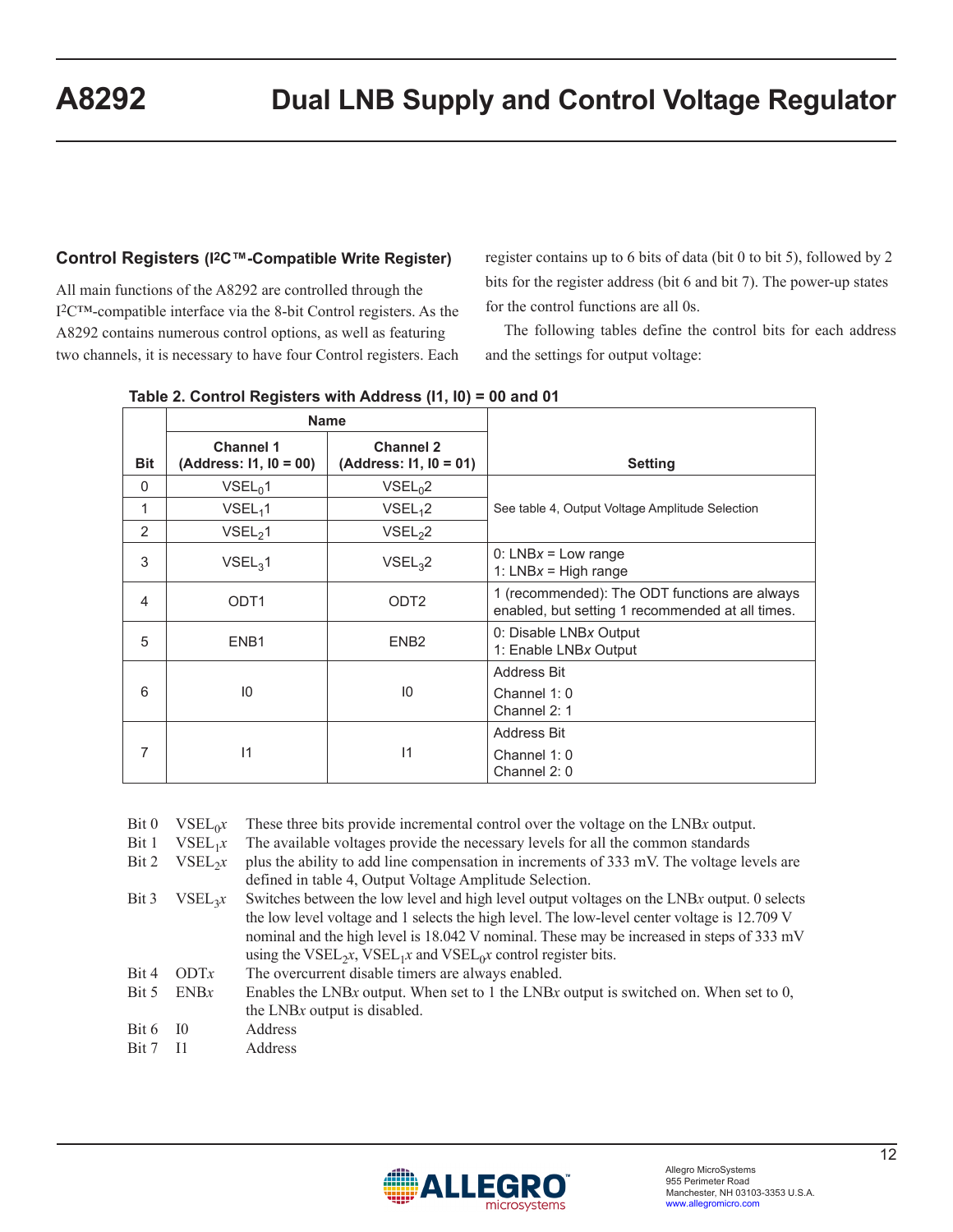|               | Name                                       |                                     |                                                             |
|---------------|--------------------------------------------|-------------------------------------|-------------------------------------------------------------|
| <b>Bit</b>    | <b>Channel 1</b><br>(Address: I1, I0 = 10) | Channel 2<br>(Address: I1, I0 = 11) | <b>Setting</b>                                              |
| $\Omega$      | TMODE1                                     | TMODE2                              | 0: External Tone<br>1: Internal Tone                        |
| 1             | TGATE1                                     | TGATE2                              | 0: Tone Gated Off<br>1: Tone Gated On                       |
| $\mathcal{P}$ | CADT <sub>1</sub>                          | CADT <sub>2</sub>                   | 0: Cable Disconnect Test Off<br>1: Cable Disconnect Test On |
| 3             |                                            |                                     | Not Used                                                    |
| 4             |                                            |                                     | Not Used                                                    |
| 5             |                                            |                                     | Not Used                                                    |
| 6             | 10                                         | $10^{\circ}$                        | <b>Address Bit</b><br>Channel $1:0$<br>Channel 2: 1         |
| 7             | $\mathsf{I}$                               | 11                                  | <b>Address Bit</b><br>Channel 1: 1<br>Channel 2: 1          |

- Bit 0 TMODEx ToneMode. Selects between the use of an external 22 kHz logic signal or the use of the internal 22 kHz oscillator to control the tone generation on the LNB*x* output. A 0 selects the external tone and a 1 selects the internal tone. See the Tone Generation section for more information
- Bit 1 TGATEx Tone Gate. Allows either the internal or external 22 kHz tone signals to be gated, unless the EXTM*x* is selected for gating. When set to 0, the selected tone (via TMODE*x*) is off. When set to 1, the selected tone is on. See Tone Generation Section for more information.
- Bit 2 CADT<sub>x</sub> Cable Disconnect Test. To perform this test, set bits CADT, ENB, and VSEL0 through VSEL3 through the I2C-compatible interface. During this test, the LNB linear regulator is disabled, a 1 mA current source between the BOOST output and the LNB output is enabled, and the BOOST voltage is increased to 22.8 V. After these conditions are set, if the LNB voltage is above 21 V, it is assumed that the coaxial cable connection between the LNBR output and the LNB head has been disconnected. In this case, the CAD bit is set in the Status register. If there is a load on the LNB pin, then the LNB voltage will decrease proportionally to the load current. If the LNB volts drop below 19.95 V, it is assumed that the coaxial cable is connected and the CAD bit in the Status register is set to 0.
- $Bit 3 Not Used.$
- $Bit 4$  Not Used.
- Bit 5 Not Used.
- Bit 6 I0 Address.
- Bit 7 I1 Address.

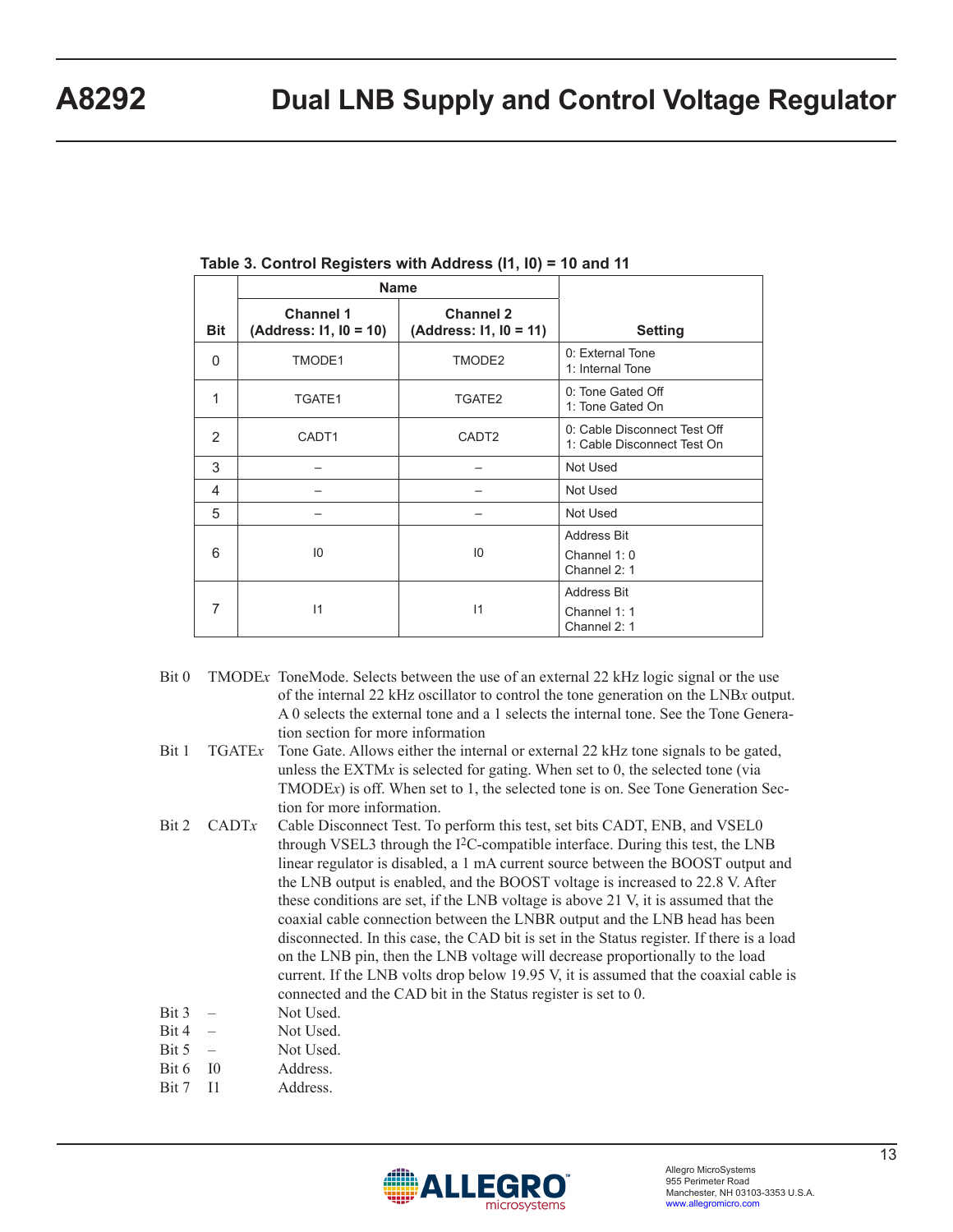| VSEL <sub>3</sub> X | $VSEL_2x$      | $VSEL_1x$    | $VSEL_0x$    | $LNB$ (V) |
|---------------------|----------------|--------------|--------------|-----------|
| 0                   | 0              | 0            | $\mathbf 0$  | 12.709    |
| 0                   | 0              | 0            | 1            | 13.042    |
| 0                   | $\mathbf 0$    | $\mathbf{1}$ | 0            | 13.375    |
| 0                   | $\mathbf 0$    | $\mathbf{1}$ | $\mathbf{1}$ | 13.709    |
| 0                   | 1              | 0            | 0            | 14.042    |
| 0                   | 1              | 0            | 1            | 14.375    |
| 0                   | 1              | $\mathbf{1}$ | 0            | 14.709    |
| 0                   | $\overline{1}$ | 1            | 1            | 15.042    |
| 1                   | $\mathbf 0$    | 0            | 0            | 18.042    |
| 1                   | $\mathbf 0$    | 0            | $\mathbf{1}$ | 18.375    |
| 1                   | 0              | 1            | 0            | 18.709    |
| 1                   | $\mathbf 0$    | 1            | $\mathbf{1}$ | 19.042    |
| $\overline{1}$      | 1              | 0            | $\mathbf 0$  | 19.375    |
| 1                   | $\overline{1}$ | 0            | 1            | 19.709    |
| 1                   | 1              | 1            | 0            | 20.042    |
| 1                   | 1              | 1            | 1            | 20.375    |

## **Table 4. Output Voltage Amplitude Selection**

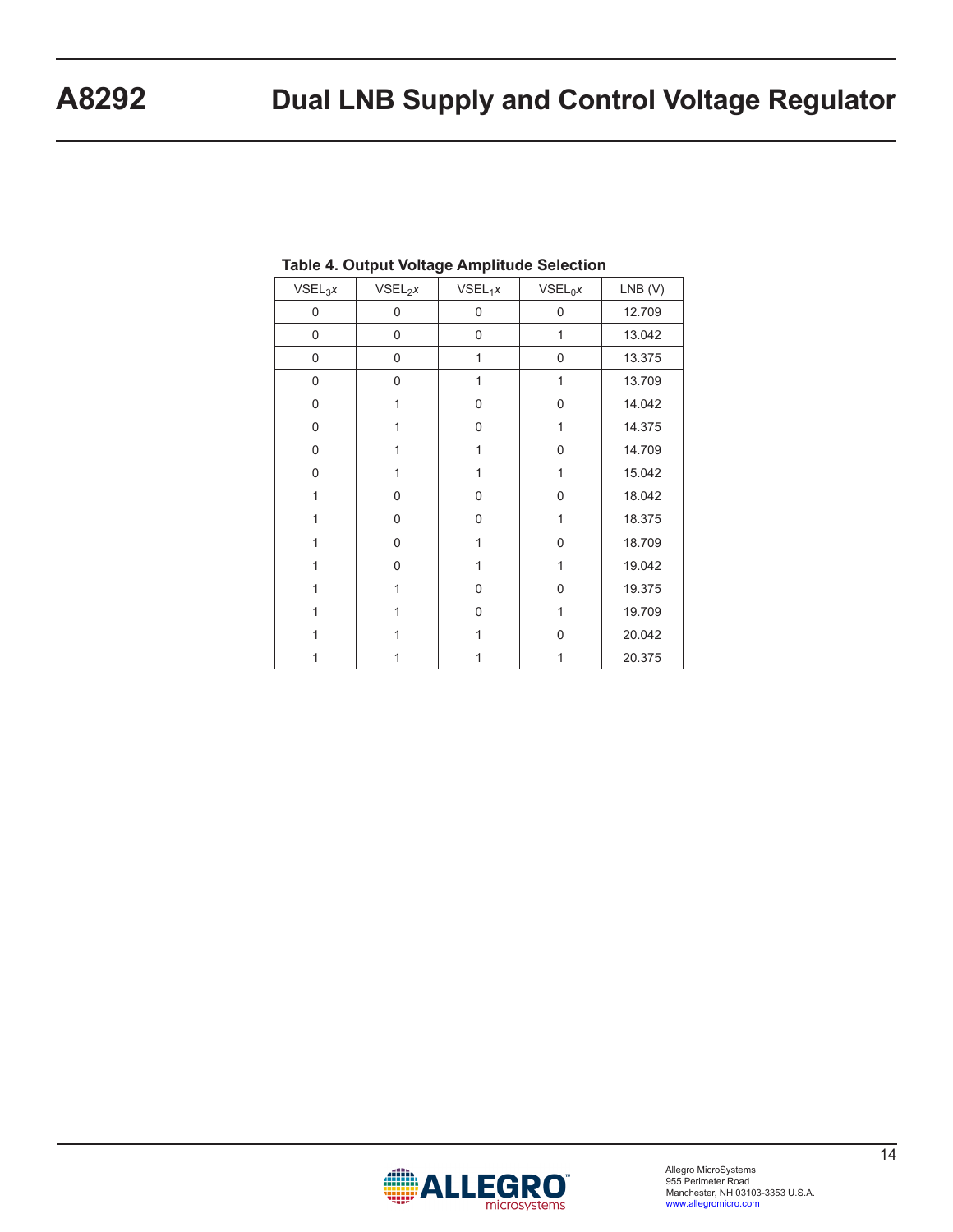#### **Status Registers (I2C™-Compatible Read Register)**

The main fault conditions: overcurrent (OCP), under voltage (VUV) and overtemperature (TSD), are all indicated by setting the relevant bits in the Status registers. In all fault cases, once the bit is set, it remains latched until the A8292 is read by the  $12<sup>CTM</sup>$ master, assuming the fault has been resolved.

The current status of each LNB output is indicated by the disable bit, DIS, for that channel. A DIS bit is set when either a fault occurs or if the LNB is disabled intentionally. These bits are latched and are reset when the LNB is commanded on again. The power not good (PNG), tone detect (TDET), and cable disconnected (CAD) flags are the only bits which may be reset without an  $I^2C^{TM}$  read sequence. Table 5 summarizes the condition of each bit when set and how it is reset.

As the A8292 has a comprehensive set of status reporting bits, it is necessary to have two Status registers. When performing a multiple read function, register 1 is read followed by register 2, then register 1 again and so on. Whenever a new read function is performed, register 1 is always read first.

The normal sequence of the master in a fault condition will be to detect the fault by reading the Status registers, then rereading the Status registers until the status bit is reset indicating the fault condition is reset. The fault may be detected either by continuously polling, by responding to an interrupt request (IRQ), or by detecting a fault condition externally and performing a diagnostic poll of all slave devices. Note that the fully-operational condition of the Status registers is all 0s, to simplify checking of the Status bit.

| <b>Status Bit</b>                | <b>Function</b>                                       |             | Reset<br>Condition                              |
|----------------------------------|-------------------------------------------------------|-------------|-------------------------------------------------|
| CAD1, CAD2<br>Cable disconnected |                                                       | Non-latched | Cable disconnect test off or cable<br>connected |
| DIS1, DIS2                       | LNB disabled, either intentionally or<br>due to fault | Latched     | LNB enabled and no fault                        |
| OCP1, OCP2                       | Overcurrent                                           | Latched     | $12$ C™ read and fault removed                  |
| PNG1, PNG2                       | Power not good                                        | Non-latched | LNB volts in range                              |
| TDET1, TDET2                     | Tone detect                                           | Non-latched | Tone removed                                    |
| <b>TSD</b>                       | Thermal shutdown                                      | Latched     | $12$ C™ read and fault removed                  |
| <b>VUV</b><br>Undervoltage       |                                                       | Latched     | $12$ C™ read and fault removed                  |

**Table 5. Status Register Bit Setting**

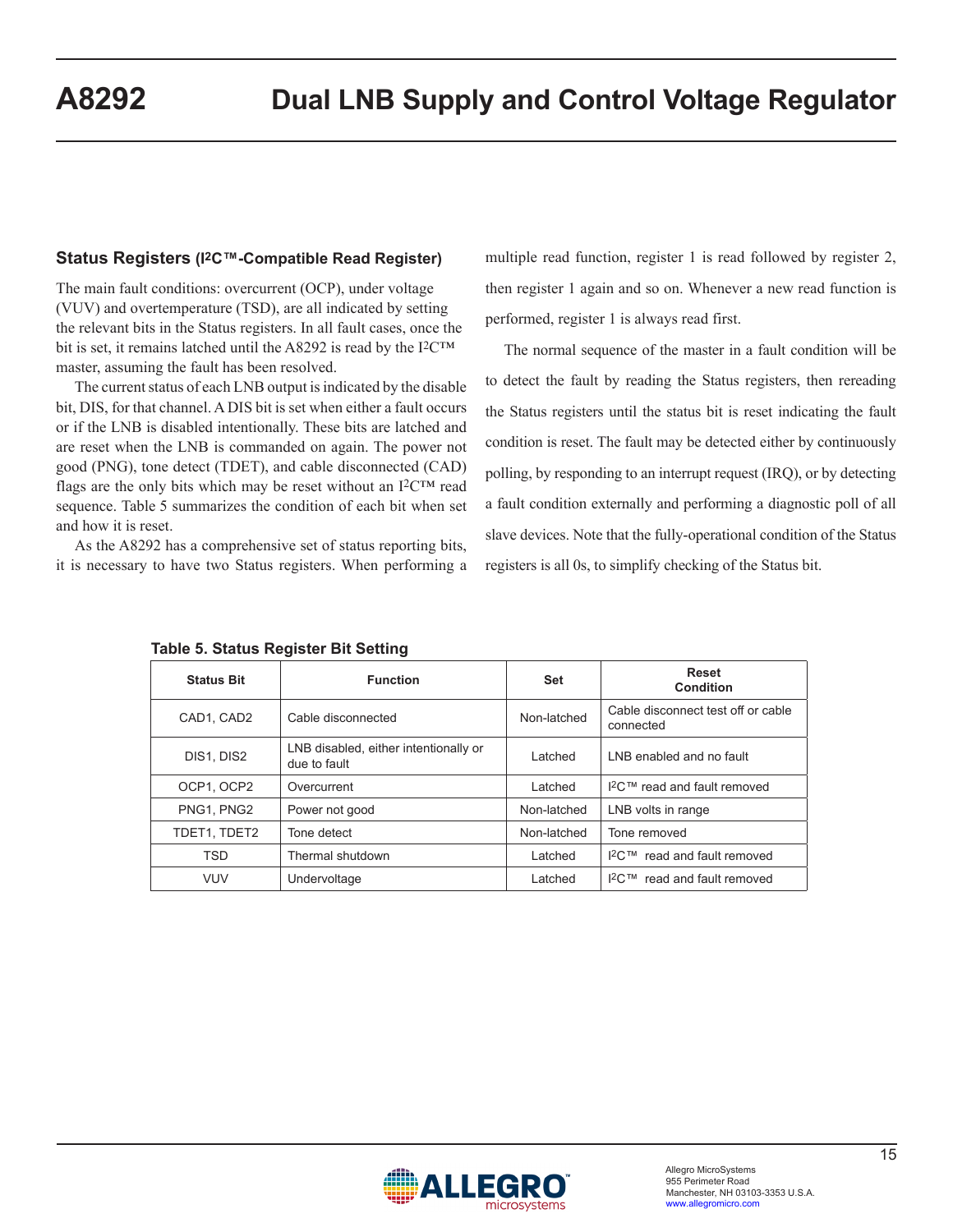|  |  |  | Table 6. Status Register 1 |
|--|--|--|----------------------------|
|--|--|--|----------------------------|

| <b>Bit</b> | Name             | <b>Function</b>                 |  |  |
|------------|------------------|---------------------------------|--|--|
| 0          | DIS <sub>1</sub> | LNB output disabled (Channel 1) |  |  |
| 1          | DIS <sub>2</sub> | LNB output disabled (Channel 2) |  |  |
| 2          | OCP <sub>1</sub> | Overcurrent (Channel 1)         |  |  |
| 3          | OCP <sub>2</sub> | Overcurrent (Channel 2)         |  |  |
| 4          | PNG <sub>1</sub> | Power Not Good (Channel 1)      |  |  |
| 5          | PNG <sub>2</sub> | Power Not Good (Channel 2)      |  |  |
| 6          | <b>TSD</b>       | <b>Thermal Shutdown</b>         |  |  |
| 7          | VUV              | V <sub>IN</sub> Undervoltage    |  |  |

Bit 0 DIS1 LNB Output Disabled. DIS is used to indicate the current condition of the LNB output for channel 1. At power-on, or if a fault condition occurs, DIS1 is set. This bit changing to 1 does not cause the IRQ to activate because the LNB output may be disabled intentionally by the I2C™ master. This bit will be reset at the end of a write sequence if the LNB output is enabled. Bit 1 DIS2 See description for DIS1. This indicates status for channel 2. Bit 2 OCP1 Overcurrent. If the LNB output detects an overcurrent condition for greater than 48 ms, the LNB output will be disabled. The OCP bit will be set to indicate that an overcurrent has occurred and the disable bit, DIS1, will be set. The Status register is updated on the rising edge of the 9th clock pulse in the data read sequence, where the OCP bit is reset in all cases, allowing the master to reenable the LNB output. If the overcurrent timer is not enabled, the device operates in current limit indefinitely and the OCP bit will be set. If the overcurrent condition is removed, the OCP bit will automatically be reset. Note that if the overcurrent remains long enough, and a thermal shutdown occurs, the LNB output will be disabled and the TSD bit set. Bit 3 OCP2 See description for OCP1. This indicates status for channel 2. Bit 4 PNG1 Power Not Good. Set to 1 when the LNB voltage is below 85% of the programmed voltage. The PNG bit is reset when the LNB voltage is within 90% of the programmed LNB voltage. PNG is always active so, if the LNB output is disabled, then PNG will be a logic 1. At power-up, PNG reports a logic 1 until the LNB output is enabled and within 90% of the programmed LNB voltage. Bit 5 PNG2 See description for PNG1. This indicates status for channel 2. Bit 6 TSD Thermal shutdown. 1 indicates that the A8292 has detected an overtemperature condition and has disabled the LNB outputs. The disable bits, DIS*x*, will also be set. The status of the overtemperature condition is sampled on the rising edge of the 9th clock pulse in the data read sequence. If the condition is no longer present, then the TSD bit will be reset, allowing the master to reenable the LNB output if required. If the condition is still present, then the TSD bit will remain at 1. Bit 7 VUV Undervoltage Lockout. 1 indicates that the A8292 has detected that the input supply,  $V_{IN}$  is, or has been, below the minimum level and an undervoltage lockout has occurred disabling the LNB outputs. The disable bits, DIS*x*, will also be set, and the A8292 will not reenable the output until so instructed by writing the relevant bit into the control registers. The status of the undervoltage condition is sampled on the ris-



ing edge of the 9th clock pulse in the data read sequence. If the condition is no longer present, then the VUV bit will be reset allowing the master to reenable the LNB output if required. If the condition is still present, then the VUV bit will remain at 1.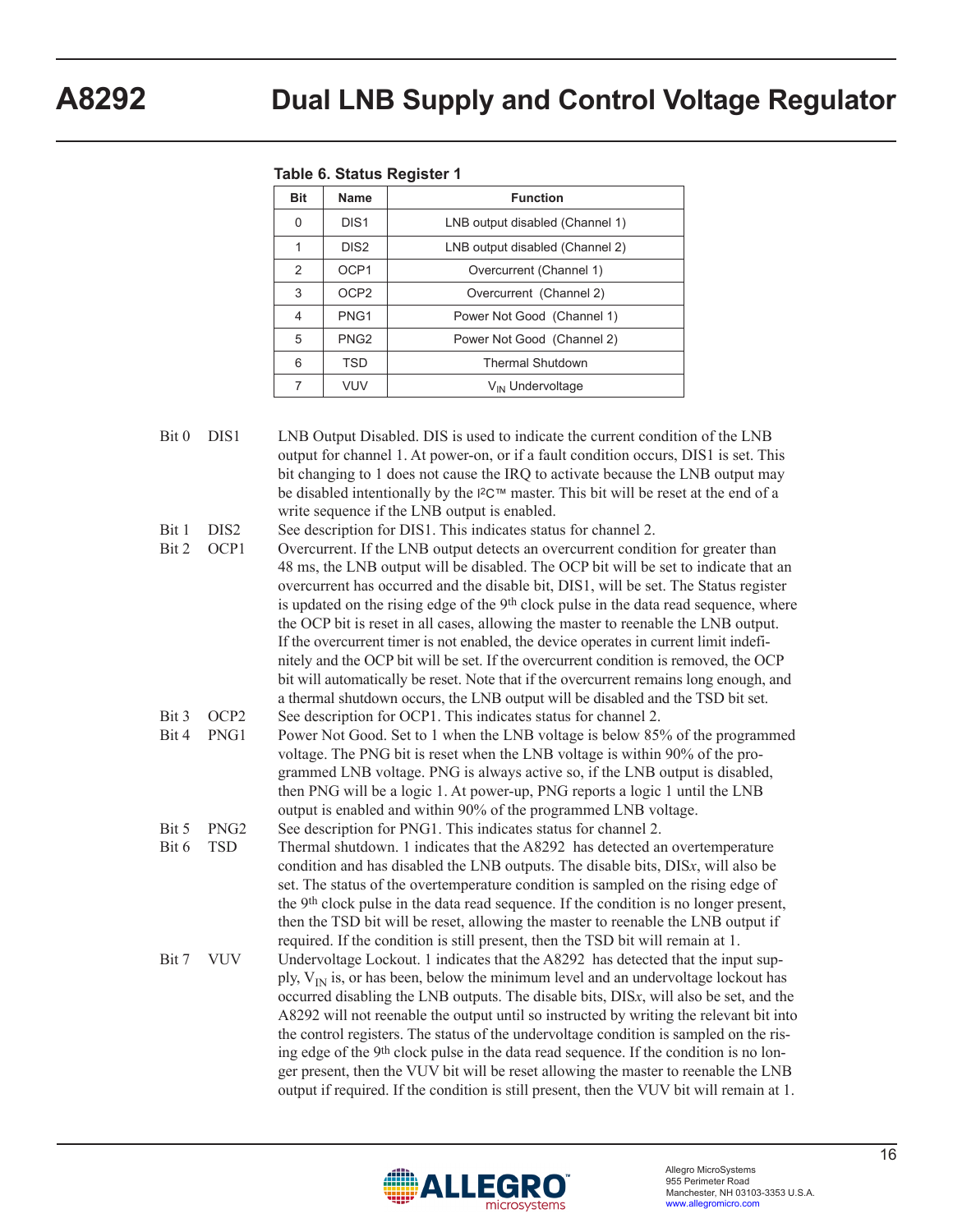| <b>Bit</b> | <b>Name</b>      | <b>Function</b>                |
|------------|------------------|--------------------------------|
| $\Omega$   | CAD <sub>1</sub> | Cable Disconnected (Channel 1) |
| 1          | CAD <sub>2</sub> | Cable Disconnected (Channel 2) |
| 2          | TDET1            | Tone Detect (Channel 1)        |
| 3          | TDET2            | Tone Detect (Channel 2)        |
| 4          |                  | Not Used                       |
| 5          |                  | Not Used                       |
| 6          |                  | Not Used                       |
|            |                  | Not Used                       |

## **Table 7. Status Register 2**

| Bit <sub>0</sub>       | CAD <sub>1</sub>  | Cable between LNB and the LNB head is disconnected. When cable disconnect                                                                                    |
|------------------------|-------------------|--------------------------------------------------------------------------------------------------------------------------------------------------------------|
|                        |                   | test mode is applied, the LNB linear regulator is disabled and a 1 mA current<br>source is applied between the BOOST1 and LNB1 output. If the LNB volts rise |
|                        |                   | above 21 V, CAD1 will be set to 1. The CAD1 bit is reset if the LNB volts drop                                                                               |
|                        |                   | below 19.95 V.                                                                                                                                               |
| Bit 1                  | CAD <sub>2</sub>  | See description for CAD1. This indicates status for channel 2.                                                                                               |
| $\operatorname{Bit} 2$ | TDET1             | Tone Detect. When tone is enabled by whatever option, or if a tone signal is received                                                                        |
|                        |                   | from the LNB, TDET1 will be set to 1 if the tone appears at the LNB1 output. When                                                                            |
|                        |                   | the tone is disabled and no tone is received from the LNB, TDET1 is reset.                                                                                   |
| Bit 3                  | TDET <sub>2</sub> | See description for CAD1. This indicates status for channel 2.                                                                                               |
| Bits 4 to 7            |                   | Not used.                                                                                                                                                    |
|                        |                   |                                                                                                                                                              |

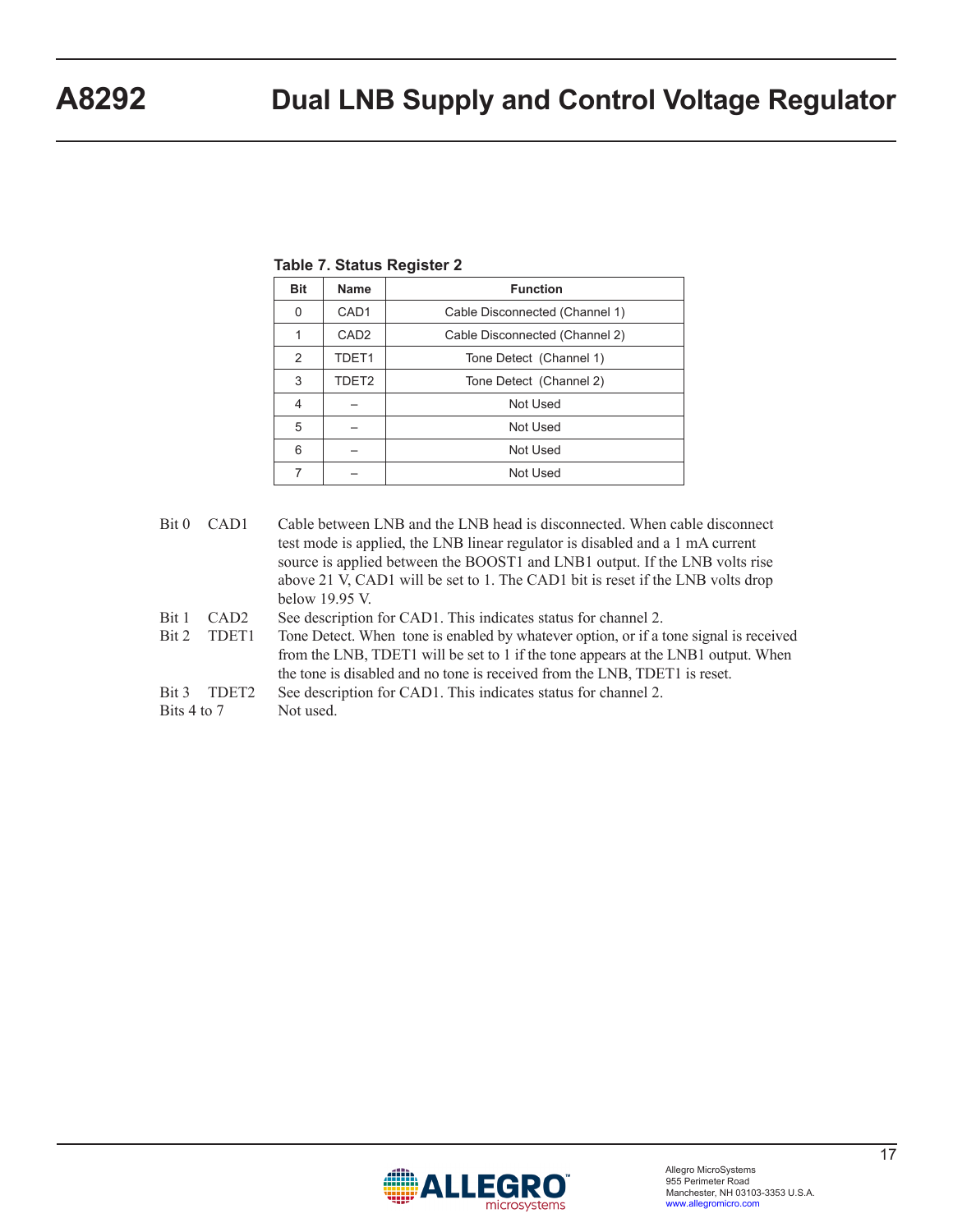### **Table 8. Component Selection Tablea**

| Component                              | <b>Characteristics</b>                                                   | <b>Manufacturer and Device</b>                                                                              |
|----------------------------------------|--------------------------------------------------------------------------|-------------------------------------------------------------------------------------------------------------|
| C <sub>3</sub>                         | 220 nF, 10 V <sub>MIN</sub> , X5R or X7R, 0402 or 0603                   |                                                                                                             |
| C8, C9 <sup>b</sup> , C12 <sup>b</sup> | 220 nF, 50 V, X5R or X7R, 0805                                           |                                                                                                             |
| C1, C4                                 | 100 nF, 50 V, X5R or X7R, 0603                                           |                                                                                                             |
| C <sub>2</sub> , C <sub>5</sub>        | 100 μF, 35 V <sub>MIN</sub> , ESR < 75 mΩ, I <sub>RIPPI F</sub> > 500 mA | ChemiCon: EKZE500ELL101MHB5D<br>Nichicon: UHC1V101MPT<br>Panasonic: EEU-FM1H101B                            |
| C7                                     | 22 nF, 10 V <sub>MIN</sub> , X5R or X7R, 0402 or 0603                    |                                                                                                             |
| C10, C13                               | 10 nF, 50 V, X5R or X7R, 0402 or 0603                                    |                                                                                                             |
| C <sub>11</sub>                        | 0.68 µF, 25 V <sub>MIN</sub> , X5R or X7R, 0805                          | TDK: C2012X5R1E684K<br>Murata: GRM21BR71E684KA88<br>Kemet: C0805C684K3PAC<br>AVX: 08053D684KAT2A            |
| C <sub>6</sub>                         | 1.0 µF, 25 V <sub>MIN</sub> , X5R or X7R, 1206                           | TDK: C3216X7R1E105K<br>Murata: GRM31MR71E105KA01<br>Taiyo Yuden: TMK316BJ105KL-T<br>Kemet: C1206C105K3RACTU |
| D1, D2, D3                             | Schottky diode, 40 V, 1 A, SOD-123                                       | Diodes, Inc.: B140HW-7<br>Central Semi: CMMSH1-40                                                           |
| D <sub>4</sub>                         | TVS, 20 $V_{RM}$ , 32 $V_{CL}$ at 500 A (8/20 µs), 3000 W                | Littelfuse: SMDJ20A<br>ST: LNBTVS6-221S                                                                     |
| L1                                     | 33 µH, $I_{\text{SAT}}$ > 1.3 A, DCR < 130 m $\Omega$                    | TDK: TSL0808RA-330K1R4-PF<br>Taiyo Yuden: LHLC08TB330K<br>Coilcraft: DR0608-333L                            |
| L2                                     | 220 μH, $I_{\text{SAT}}$ > 0.5 A, DCR < 0.8 Ω                            | TDK: TSL0808RA-221KR54-PF<br>Taiyo Yuden: LHLC08TB221K<br>Coilcraft: DR0608-224L                            |
| L3                                     | 1 µH, 1 A, DCR < 120 m $\Omega$ , 1206                                   | Kemet: LB3218-T1R0MK<br>Murata: LQM31PN1R0M00L<br>Taiyo Yuden: LB3218T1R0M<br>TDK: MLP3216S1R0L             |
| R1 to R5                               | Determined by V <sub>DD</sub> , bus capacitance, etc.                    |                                                                                                             |
| R <sub>6</sub>                         | 15 $\Omega$ , 1%, $1\frac{1}{8}$ W                                       |                                                                                                             |
| R7                                     | 100 $\Omega$ , 1%, $^{1}/_{8}$ W                                         |                                                                                                             |
| R <sub>8</sub>                         | 30 $\Omega$ , 1%, $^{1}/_{8}$ W                                          |                                                                                                             |

aComponents for channel 1 and channel 2 are identical. bEither C9 or C12 are used, but not both.

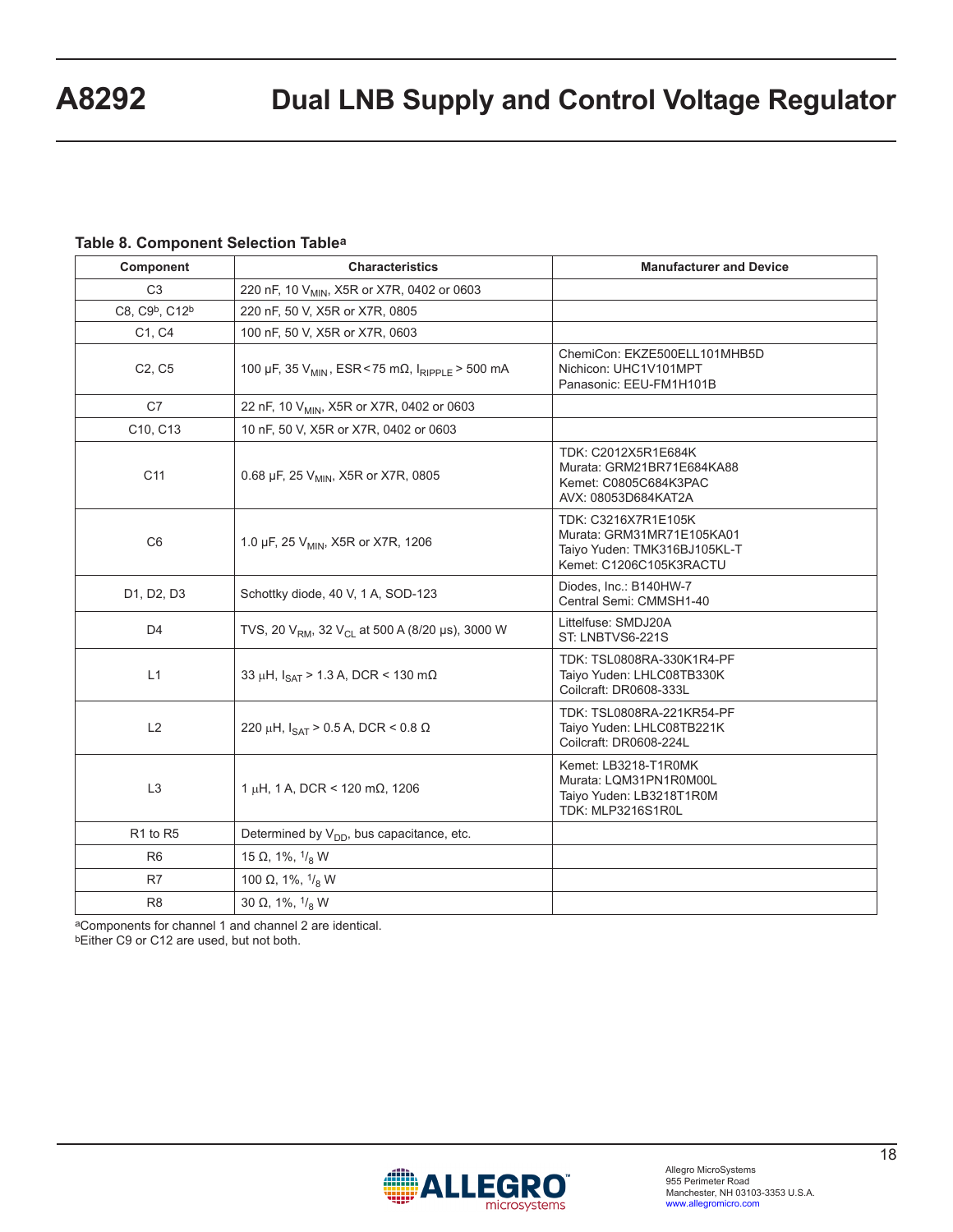

## Package ET 28-Pin MLP/QFN